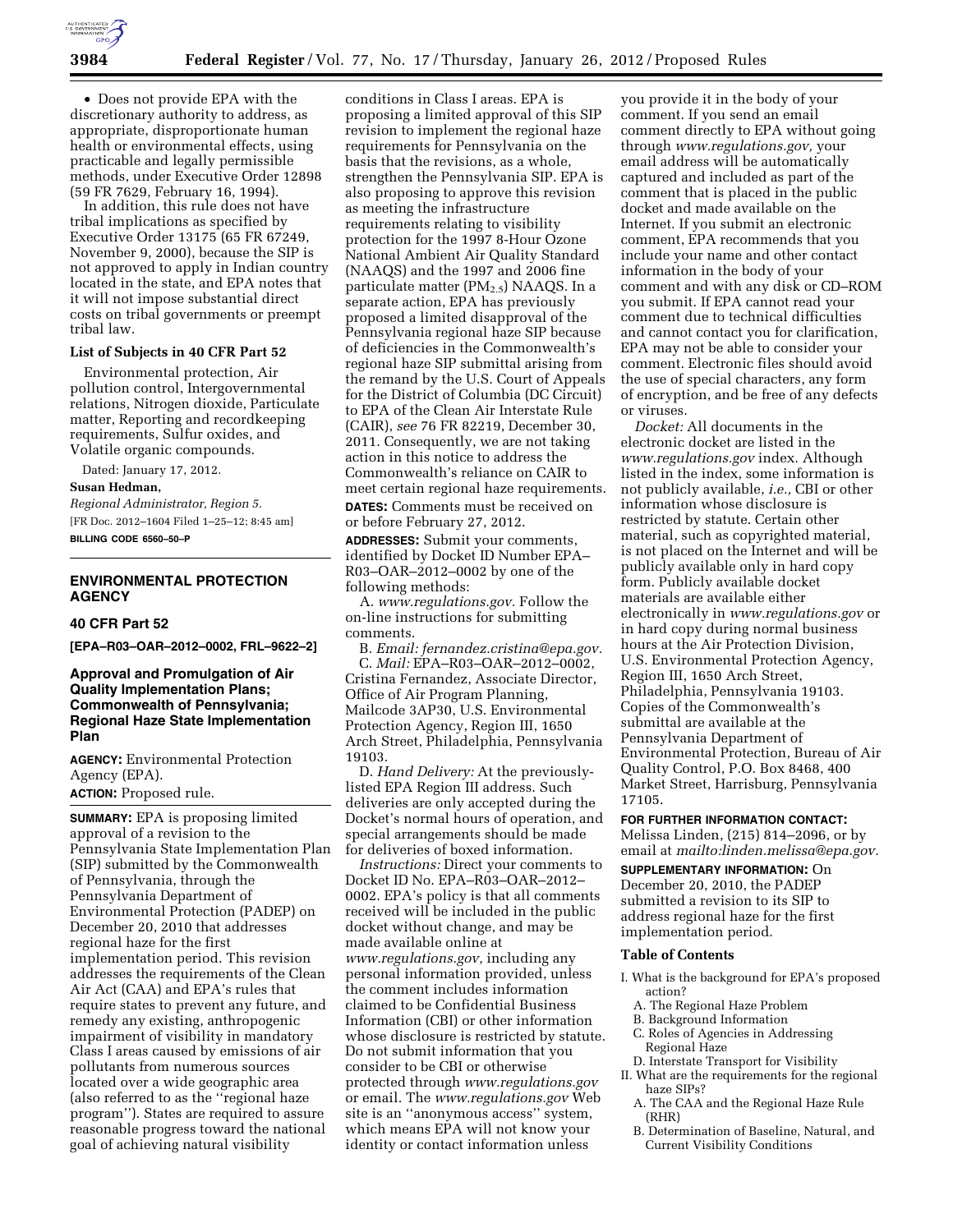- C. Determination of Reasonable Progress Goals (RPGs)
- D. Best Available Retrofit Technology (BART)
- E. Long-Term Strategy (LTS)
- F. Coordinating Regional Haze and Reasonably Attributable Visibility Impairment (RAVI) LTS
- G. Monitoring Strategy and Other
- Implementation Plan Requirements H. Consultation With States and Federal Land Managers (FLMs)
- III. What is EPA's analysis of Pennsylvania's regional haze submittal?
	- A. Affected Class I Areas
	- B. Long-Term Strategy/Strategies
	- 1. Emissions Inventory for 2018 With
	- Federal and State Control Requirements 2. Modeling To Support the LTS and
	- Determine Visibility Improvement for Uniform Rate of Progress
	- 3. Relative Contributions of Pollutants to Visibility Impairment
	- 4. Reasonable Progress Goals
	- 5. BART
	- C. Consultation With States and FLMs
	- D. Periodic SIP Revisions and Five-Year
	- Progress Reports
- IV. What action is EPA proposing to take?
- V. Statutory and Executive Order Reviews

Throughout this document, whenever "we," "us," or "our" is used, we mean EPA.

#### **I. What is the background for EPA's proposed action?**

#### *A. The Regional Haze Problem*

Regional haze is visibility impairment that is produced by a multitude of sources and activities which are located across a broad geographic area and emit fine particles (PM2.5) (*e.g.,* sulfates, nitrates, organic carbon, elemental carbon, and soil dust) and their precursors (e.g., sulfur dioxide (SO<sub>2</sub>), nitrogen oxides  $(NO<sub>X</sub>)$ , and in some cases, ammonia (NH3) and volatile organic compounds (VOC)). Fine particle precursors react in the atmosphere to form fine particulate matter, which impairs visibility by scattering and absorbing light. Visibility impairment reduces the clarity, color, and visible distance that one can see. PM<sub>2.5</sub> can also cause serious health effects and mortality in humans and contributes to environmental effects such as acid deposition and eutrophication.

Data from the existing visibility monitoring network, the ''Interagency Monitoring of Protected Visual Environments'' (IMPROVE) monitoring network, show that visibility impairment caused by air pollution occurs virtually all the time at most national park and wilderness areas. The average visual range<sup>1</sup> in many Class I

areas (*i.e.,* national parks and memorial parks, wilderness areas, and international parks meeting certain size criteria) in the western United States is 100–150 kilometers or about one-half to two-thirds of the visual range that would exist without anthropogenic air pollution. In most of the eastern Class I areas of the United States, the average visual range is less than 30 kilometers or about one-fifth of the visual range that would exist under estimated natural conditions. *See* 64 FR 35714, July 1, 1999.

#### *B. Background Information*

In section 169A of the 1977 Amendments to the CAA, Congress created a program for protecting visibility in the nation's national parks and wilderness areas. This section of the CAA establishes as a national goal the ''prevention of any future, and the remedying of any existing, impairment of visibility in mandatory Class I Federal areas 2 which impairment results from manmade air pollution.'' On December 2, 1980, EPA promulgated regulations to address visibility impairment in Class I areas that is ''reasonably attributable'' to a single source or small group of sources, *i.e.,*  ''reasonably attributable visibility impairment.'' *See* 45 FR 80084. These regulations represented the first phase in addressing visibility impairment. EPA deferred action on regional haze that emanates from a variety of sources until monitoring, modeling, and scientific knowledge about the relationships between pollutants and visibility impairment were improved.

Congress added section 169B to the CAA in 1990 to address regional haze issues. EPA promulgated a rule to address regional haze on July 1, 1999 (64 FR 35714), the RHR. The RHR revised the existing visibility regulations to integrate into the regulation provisions addressing

regional haze impairment and established a comprehensive visibility protection program for Class I areas. The requirements for regional haze, found at 40 CFR 51.308 and 51.309, are included in EPA's visibility protection regulations at 40 CFR 51.300–309. Some of the main elements of the regional haze requirements are summarized in section II of this notice. The requirement to submit a regional haze SIP applies to all 50 states, the District of Columbia, and the Virgin Islands.3 Section 51.308(b) requires states to submit the first implementation plan addressing regional haze visibility impairment no later than December 17, 2007.

# *C. Roles of Agencies in Addressing Regional Haze*

Successful implementation of the regional haze program will require longterm regional coordination among states, tribal governments, and various federal agencies. As noted above, pollution affecting the air quality in Class I areas can be transported over long distances, even hundreds of kilometers. Therefore, to effectively address the problem of visibility impairment in Class I areas, states need to develop strategies in coordination with one another, taking into account the effect of emissions from one jurisdiction on the air quality in another.

Because the pollutants that lead to regional haze can originate from sources located across broad geographic areas, EPA has encouraged the states and tribes across the United States to address visibility impairment from a regional perspective. Five regional planning organizations (RPOs) were developed to address regional haze and related issues. The RPOs first evaluated technical information to better understand how their states and tribes impact Class I areas across the country, and then pursued the development of regional strategies to reduce emissions of particulate matter (PM) and other pollutants leading to regional haze.

The Mid-Atlantic Region Air Management Association (MARAMA), the Northeast States for Coordination Air Use Management (NESCAUM), and the Ozone Transport Commission (OTC) established the Mid-Atlantic/Northeast Visibility Union (MANE–VU) regional planning organization. MANE–VU is a collaborative effort of state governments,

<sup>1</sup> Visual range is the greatest distance, in kilometers or miles, at which a dark object can be viewed against the sky.

<sup>2</sup>Areas designated as mandatory Class I Federal areas consist of national parks exceeding 6000 acres, wilderness areas and national memorial parks exceeding 5000 acres, and all international parks that were in existence on August 7, 1977. 42 U.S.C. 7472(a). In accordance with section 169A of the CAA, EPA, in consultation with the Department of the Interior, promulgated a list of 156 areas where visibility is identified as an important value (44 FR 69122, November 30, 1979). The extent of a mandatory Class I area includes subsequent changes in boundaries, such as park expansions. 42 U.S.C. 7472(a). Although states and tribes may designate as Class I additional areas which they consider to have visibility as an important value, the requirements of the visibility program set forth in section 169A of the CAA apply only to ''mandatory Class I Federal areas.'' Each mandatory Class I Federal area is the responsibility of a "Federal Land Manager.'' 42 U.S.C. 7602(i). When we use the term ''Class I area'' in this action, we mean a ''mandatory Class I Federal area.''

<sup>3</sup>Albuquerque/Bernalillo County in New Mexico must also submit a regional haze SIP to completely satisfy the requirements of section  $110(a)(2)(D)$  of the CAA for the entire State of New Mexico under the New Mexico Air Quality Control Act (section 74–2–4).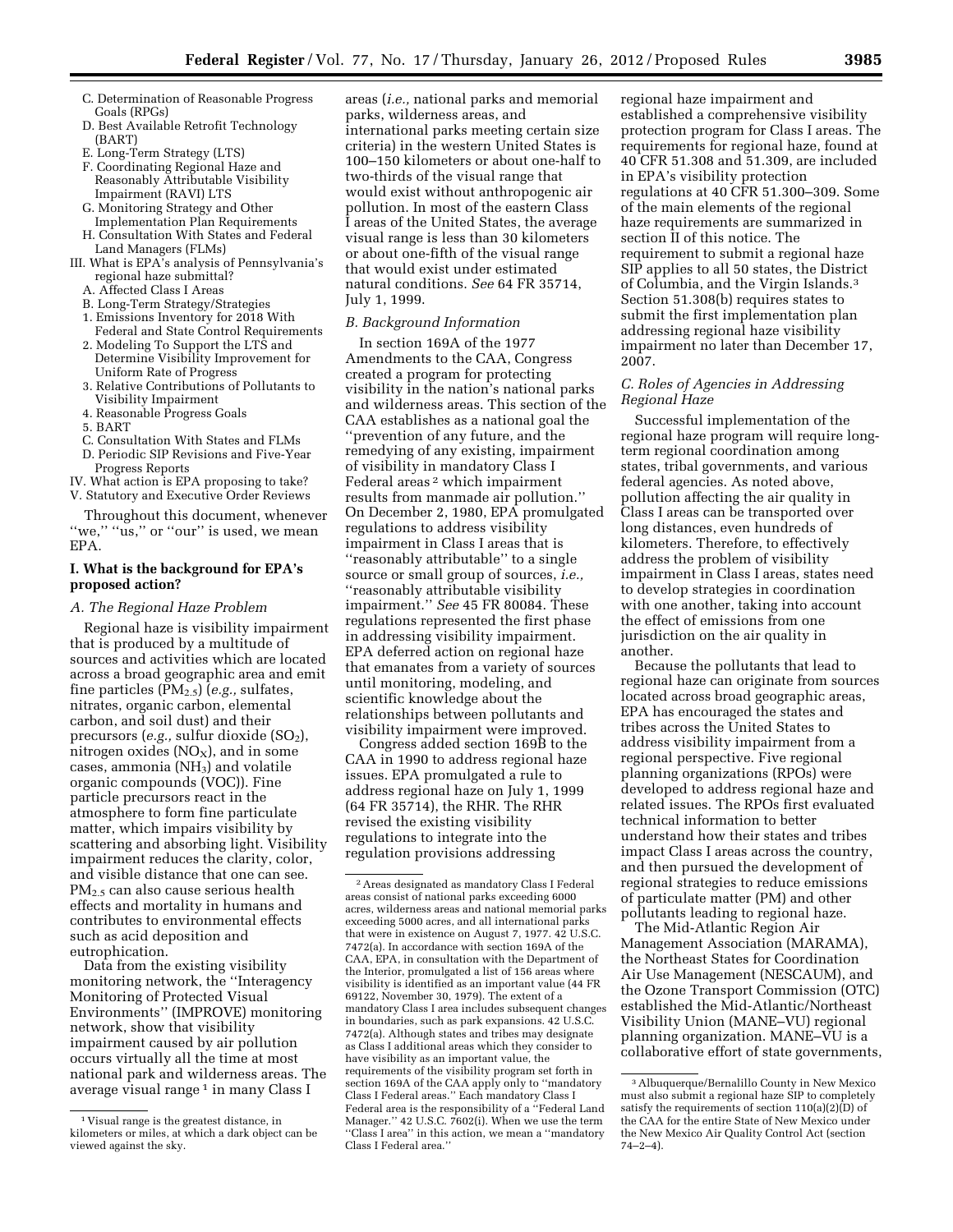tribal governments, and various federal agencies established to initiate and coordinate activities associated with the management of regional haze, visibility, and other air quality issues in the Mid-Atlantic and Northeast corridor of the United States. Member states and tribal governments include: Connecticut, Delaware, the District of Columbia, Maine, Maryland, Massachusetts, New Hampshire, New Jersey, New York, Pennsylvania, Penobscot Indian Nation, Rhode Island, St. Regis Mohawk Tribe, and Vermont.

# *D. Interstate Transport for Visibility*

Sections 110(a)(1) and 110(a)(2)(D)(i)(II) of the CAA require that within three years of promulgation of a National Ambient Air Quality Standard (NAAQS), a state must ensure that its SIP, among other requirements, ''contains adequate provisions prohibiting any source or other types of emission activity within the State from emitting any air pollutant in amounts which will interfere with measures required to be included in the applicable implementation plan for any other State to protect visibility.'' Similarly, section 110(a)(2)(J) requires that such SIP ''meet the applicable requirements of part C of (Subchapter I) (relating to visibility protection).''

EPA's 2006 Guidance, entitled ''Guidance for State Implementation Plan (SIP) Submissions to Meet Current Outstanding Obligations Under section 110(a)(2)(D)(i) for the 8-Hour Ozone and PM2.5 National Ambient Air Quality Standards,'' recognized the possibility that a state could potentially meet the visibility portions of section  $110(a)(2)(D)(i)(II)$  through its submission of a Regional Haze SIP, as required by sections 169A and 169B of the CAA. EPA's 2009 guidance, entitled ''Guidance on SIP Elements Required Under Sections 110(a)(1) and (2) for the 2006 24-Hour Fine Particulate  $(PM_{2.5})$ National Ambient Air Quality Standards (NAAQS),'' recommended that a state could meet such visibility requirements through its regional haze SIP. EPA's rationale supporting this recommendation was that the development of the regional haze SIPs was intended to occur in a collaborative environment among the states, and that through this process states would coordinate on emissions controls to protect visibility on an interstate basis. The common understanding was that, as a result of this collaborative environment, each state would take action to achieve the emissions reductions relied upon by other states in their reasonable progress demonstrations under the RHR. This

interpretation is consistent with the requirement in the RHR that a state participating in a regional planning process must include ''all measures needed to achieve its apportionment of emission reduction obligations agreed upon through that process.'' *See* 40 CFR 51.308(d)(3)(ii).

The regional haze program, as reflected in the RHR, recognizes the importance of addressing the long-range transport of pollutants for visibility and encourages states to work together to develop plans to address haze. The regulations explicitly require each state to address its ''share'' of the emission reductions needed to meet the reasonable progress goals for neighboring Class I areas. States working together through a regional planning process, are required to address an agreed upon share of their contribution to visibility impairment in the Class I areas of their neighbors. *See*  40 CFR 51.308(d)(3)(ii). Given these requirements, appropriate regional haze SIPs will contain measures that will achieve these emissions reductions and will meet the applicable visibility related requirements of section 110(a)(2).

As a result of the regional planning efforts in the MANE–VU, all states in the MANE–VU region contributed information to a Technical Support Committee (TSC) which provides an analysis of the causes of haze, and the levels of contribution from all sources within each state to the visibility degradation of each Class I area. The MANE–VU states consulted in the development of reasonable progress goals, using the products of this technical consultation process to codevelop their reasonable progress goals for the MANE–VU Class I areas. The modeling done by MANE–VU relied on assumptions regarding emissions over the relevant planning period and embedded in these assumptions were anticipated emissions reductions in each of the states in MANE–VU, including reductions from BART and other measures to be adopted as part of the state's long term strategy for addressing regional haze. The reasonable progress goals in the regional haze SIPs that have been prepared by the states in the MANE–VU region are based, in part, on the emissions reductions from nearby states that were agreed on through the MANE–VU process.

Pennsylvania submitted a regional haze SIP on December 20, 2010, to address the requirements of the RHR. On December 7, 2007, Pennsylvania submitted its original 1997 8-Hour Ozone and PM2.5 NAAQS infrastructure

SIP revisions. On June 6, 2008, Pennsylvania submitted amendments for the 1997 8-Hour Ozone and  $PM_{2.5}$ NAAQS infrastructure SIP. On April 26, 2010, Pennsylvania submitted the 2006 PM2.5 NAAQS infrastructure SIP. On May 24, 2011, Pennsylvania submitted an amendment to the 2006  $PM_{2.5}$ NAAQS infrastructure SIP. In these submittals, Pennsylvania stated that their regional haze SIP would meet the requirements of the CAA, section  $110(a)(2)(D)(i)(II)$ , regarding visibility for the 1997 8-Hour Ozone NAAQS and the 1997 and 2006 PM<sub>2.5</sub> NAAQS. Pennsylvania also indicated it will meet the visibility requirements of 110(a)(2)(J), and specifically references the regional haze SIP submitted on December 20, 2010. EPA has reviewed Pennsylvania's regional haze SIP and, as explained in section IV of this action, proposes to find that Pennsylvania's regional haze submittal meets the portions of the requirements of the CAA sections 110(a)(2) relating to visibility protection for the 1997 8-Hour Ozone NAAQS and the 1997 and 2006  $PM<sub>2.5</sub>$ NAAQS.

#### **II. What are the requirements for the regional haze SIPs?**

#### *A. The CAA and the Regional Haze Rule (RHR)*

Regional haze SIPs must assure reasonable progress toward the national goal of achieving natural visibility conditions in Class I areas. Section 169A of the CAA and EPA's implementing regulations require states to establish long-term strategies for making reasonable progress toward meeting this goal. Implementation plans must also give specific attention to certain stationary sources that were in existence on August 7, 1977, but were not in operation before August 7, 1962, and require these sources, where appropriate, to install BART controls for the purpose of eliminating or reducing visibility impairment. The specific regional haze SIP requirements are discussed in further detail below.

#### *B. Determination of Baseline, Natural, and Current Visibility Conditions*

The RHR establishes the deciview as the principal metric or unit for expressing visibility. This visibility metric expresses uniform changes in haziness in terms of common increments across the entire range of visibility conditions, from pristine to extremely hazy conditions. Visibility expressed in deciviews is determined by using air quality measurements to estimate light extinction and then transforming the value of light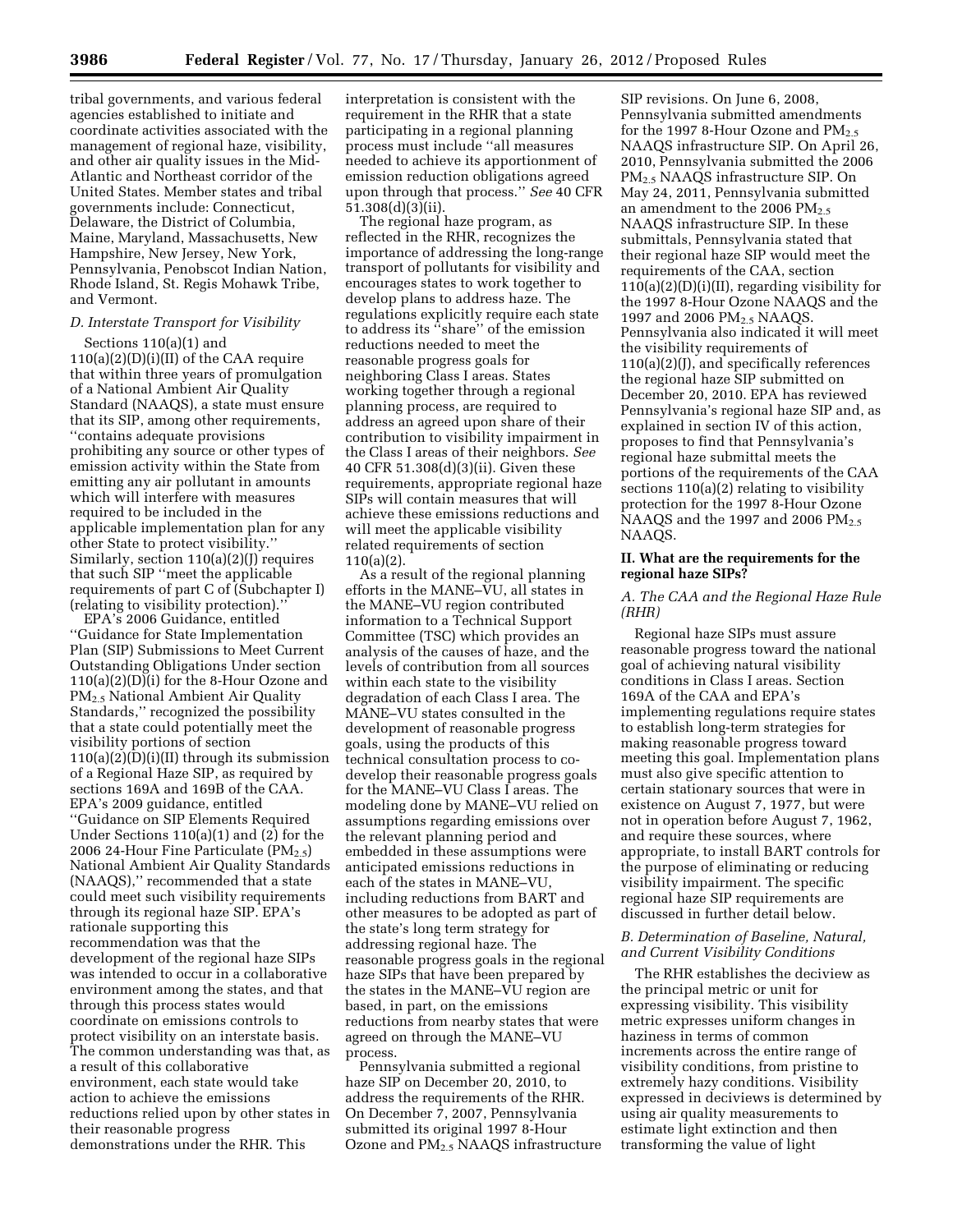extinction using a logarithm function. The deciview is a more useful measure for tracking progress in improving visibility than light extinction itself because each deciview change is an equal incremental change in visibility perceived by the human eye. Most people can detect a change in visibility at one deciview.4

The deciview is used in expressing RPGs (which are interim visibility goals toward meeting the national visibility goal), defining baseline, current, and natural conditions, and tracking changes in visibility. The regional haze SIPs must contain measures that ensure ''reasonable progress'' toward the national goal of preventing and remedying visibility impairment in Class I areas caused by anthropogenic air pollution by reducing anthropogenic emissions that cause regional haze. The national goal is a return to natural conditions, *i.e.,* anthropogenic sources of air pollution would no longer impair visibility in Class I areas.

To track changes in visibility over time at each of the 156 Class I areas covered by the visibility program (40 CFR 81.401–437), and as part of the process for determining reasonable progress, states must calculate the degree of existing visibility impairment at each Class I area at the time of each regional haze SIP submittal and periodically review progress every five years midway through each 10-year implementation period. To do this, the RHR requires states to determine the degree of impairment (in deciviews) for the average of the 20 percent least impaired (''best'') and 20 percent most impaired (''worst'') visibility days over a specified time period at each of their Class I areas. In addition, states must also develop an estimate of natural visibility conditions for the purpose of comparing progress toward the national goal. Natural visibility is determined by estimating the natural concentrations of pollutants that cause visibility impairment and then calculating total light extinction based on those estimates. EPA has provided guidance to states regarding how to calculate baseline, natural and current visibility conditions in documents titled, EPA's *Guidance for Estimating Natural Visibility Conditions Under the Regional Haze Rule,* September 2003, (EPA–454/ B–03–005 located at *[http://](http://www.epa.gov/ttncaaa1/t1/memoranda/rh_envcurhr_gd.pdf) [www.epa.gov/ttncaaa1/t1/memoranda/](http://www.epa.gov/ttncaaa1/t1/memoranda/rh_envcurhr_gd.pdf)  rh*\_*[envcurhr](http://www.epa.gov/ttncaaa1/t1/memoranda/rh_envcurhr_gd.pdf)*\_*gd.pdf*), (hereinafter referred to as ''EPA's 2003 Natural Visibility Guidance'') and *Guidance for* 

*Tracking Progress Under the Regional Haze Rule,* September 2003, (EPA–454/ B–03–004 located at *[http://](http://www.epa.gov/ttncaaa1/t1/memoranda/rh_tpurhr_gd.pdf) [www.epa.gov/ttncaaa1/t1/memoranda/](http://www.epa.gov/ttncaaa1/t1/memoranda/rh_tpurhr_gd.pdf)  rh*\_*[tpurhr](http://www.epa.gov/ttncaaa1/t1/memoranda/rh_tpurhr_gd.pdf)*\_*gd.pdf*), (hereinafter referred to as ''EPA's 2003 Tracking Progress Guidance'').

For the first regional haze SIPs that were due by December 17, 2007, ''baseline visibility conditions'' were the starting points for assessing ''current'' visibility impairment. Baseline visibility conditions represent the degree of visibility impairment for the 20 percent least impaired days and 20 percent most impaired days for each calendar year from 2000 to 2004. Using monitoring data for 2000 through 2004, states are required to calculate the average degree of visibility impairment for each Class I area, based on the average of annual values over the five-year period. The comparison of initial baseline visibility conditions to natural visibility conditions indicates the amount of improvement necessary to attain natural visibility, while the future comparison of baseline conditions to the then current conditions will indicate the amount of progress made. In general, the 2000–2004 baseline period is considered the time from which improvement in visibility is measured.

# *C. Determination of Reasonable Progress Goals (RPGs)*

The vehicle for ensuring continuing progress towards achieving the natural visibility goal is the submission of a series of regional haze SIPs from the states that establish two RPGs (*i.e.,* two distinct goals, one for the ''best'' and one for the ''worst'' days) for every Class I area for each (approximately) 10-year implementation period. The RHR does not mandate specific milestones or rates of progress, but instead calls for states to establish goals that provide for ''reasonable progress'' toward achieving natural (*i.e.*, "background") visibility conditions. In setting RPGs, states must provide for an improvement in visibility for the most impaired days over the (approximately) 10-year period of the SIP, and ensure no degradation in visibility for the least impaired days over the same period.

States have significant discretion in establishing RPGs, but are required to consider the following factors established in section 169A of the CAA and in EPA's RHR at 40 CFR 51.308(d)(1)(i)(A): (1) The costs of compliance; (2) the time necessary for compliance; (3) the energy and non-air quality environmental impacts of compliance; and (4) the remaining useful life of any potentially affected sources. States must demonstrate in

their SIPs how these factors are considered when selecting the RPGs for the best and worst days for each applicable Class I area. States have considerable flexibility in how they take these factors into consideration, as noted in EPA's *Guidance for Setting Reasonable Progress Goals under the Regional Haze Program,* (''EPA's Reasonable Progress Guidance''), July 1, 2007, memorandum from William L. Wehrum, Acting Assistant Administrator for Air and Radiation, to EPA Regional Administrators, EPA Regions 1–10 (pp. 4–2, 5–1). In setting the RPGs, states must also consider the rate of progress needed to reach natural visibility conditions by 2064 (referred to as the ''uniform rate of progress'' or the ''glidepath'') and the emission reduction measures needed to achieve that rate of progress over the 10-year period of the SIP. Uniform progress towards achievement of natural conditions by the year 2064 represents a rate of progress that states are to use for analytical comparison to the amount of progress they expect to achieve. In setting RPGs, each state with one or more Class I areas (''Class I state'') must also consult with potentially ''contributing states,'' *i.e.,* other nearby states with emission sources that may be affecting visibility impairment at the state's Class I areas. *See* 40 CFR 51.308(d)(1)(iv).

## *D. Best Available Retrofit Technology (BART)*

Section 169A of the CAA directs states to evaluate the use of retrofit controls at certain larger, often uncontrolled, older stationary sources in order to address visibility impacts from these sources. Specifically, section 169A(b)(2)(A) of the CAA requires states to revise their SIPs to contain such measures as may be necessary to make reasonable progress towards the natural visibility goal, including a requirement that certain categories of existing major stationary sources<sup>5</sup> built between 1962 and 1977 procure, install, and operate the ''Best Available Retrofit Technology'' as determined by the state. Under the RHR, states are directed to conduct BART determinations for such ''BART-eligible'' sources that may be anticipated to cause or contribute to any visibility impairment in a Class I area. Rather than requiring source-specific BART controls, states also have the flexibility to adopt an emissions trading program or other alternative program as long as the alternative provides greater

<sup>4</sup>The preamble to the RHR provides additional details about the deciview. 64 FR 35714, 35725, July 1, 1999.

<sup>5</sup>The set of ''major stationary sources'' potentially subject to BART is listed in  $CAA$  section  $169A(g)(7)$ .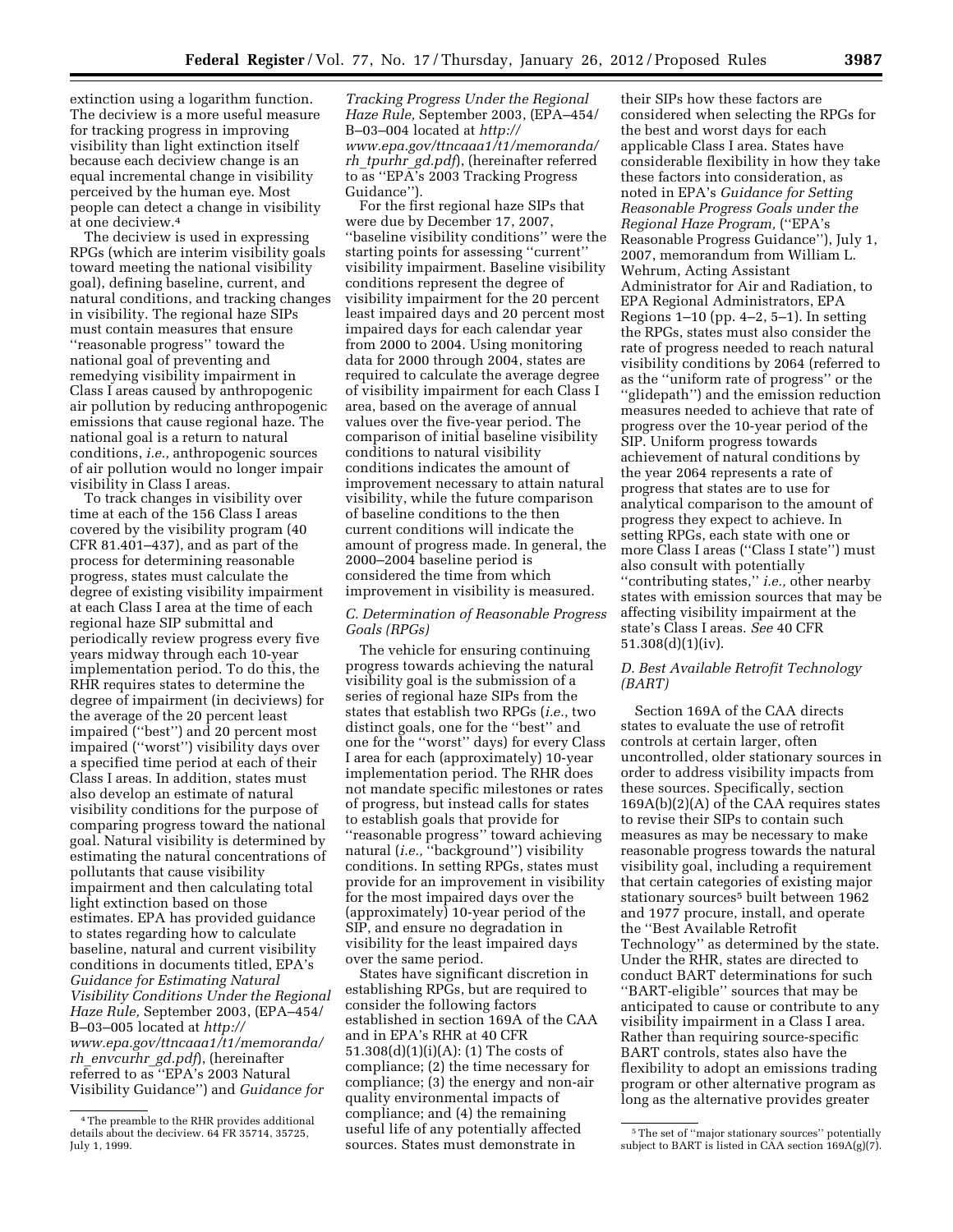reasonable progress towards improving visibility than BART.

On July 6, 2005, EPA published the *Guidelines for BART Determinations Under the Regional Haze Rule* at Appendix Y to 40 CFR part 51 (hereinafter referred to as the ''BART Guidelines'') to assist states in determining which of their sources should be subject to the BART requirements and in determining appropriate emission limits for each applicable source. In making a BART determination for a fossil fuel-fired electric generating plant with a total generating capacity in excess of 750 megawatts (MW), a state must use the approach set forth in the BART Guidelines. A state is encouraged, but not required, to follow the BART Guidelines in making BART determinations for other types of sources.

States must address all visibilityimpairing pollutants emitted by a source in the BART determination process. The most significant visibility impairing pollutants are  $SO_2$ ,  $NO_X$ , and PM. EPA has stated that states should use their best judgment in determining whether VOC or  $\rm NH_3$  compounds impair visibility in Class I areas.

Under the BART Guidelines, states may select an exemption threshold value for their BART modeling, below which a BART eligible source would not be expected to cause or contribute to visibility impairment in any Class I area. The state must document this exemption threshold value in the SIP and must state the basis for its selection of that value. Any source with emissions that model above the threshold value would be subject to a BART determination review. The BART Guidelines acknowledge varying circumstances affecting different Class I areas. States should consider the number of emission sources affecting the Class I areas at issue and the magnitude of the individual sources' impacts. Any exemption threshold set by the state should not be higher than 0.5 deciview.

In their SIPs, states must identify potential BART sources, described as ''BART eligible sources'' in the RHR, and document their BART control determination analyses. In making BART determinations, section 169A(g)(2) of the CAA requires that states consider the following factors: (1) The costs of compliance, (2) the energy and non-air quality environmental impacts of compliance, (3) any existing pollution control technology in use at the source, (4) the remaining useful life of the source, and (5) the degree of improvement in visibility which may

reasonably be anticipated to result from the use of such technology. States are free to determine the weight and significance to be assigned to each factor.

A regional haze SIP must include source-specific BART emission limits and compliance schedules for each source subject to BART. Once a state has made its BART determination, the BART controls must be installed and in operation as expeditiously as practicable, but no later than five years after the date of EPA approval of the regional haze SIP. *See* CAA section 169(g)(4) and 40 CFR 51.308(e)(1)(iv). In addition to what is required by the RHR, general SIP requirements mandate that the SIP must also include all regulatory requirements related to monitoring, recordkeeping, and reporting for the BART controls on the source.

As noted above, the RHR allows states to implement an alternative program in lieu of BART so long as the alternative program can be demonstrated to achieve greater reasonable progress toward the national visibility goal than would BART. Under regulations issued in 2005 revising the regional haze program, EPA made just such a demonstration for the Clean Air Interstate Rule (CAIR). 70 FR 39104, July 6, 2005. EPA's regulations provide that states participating in the CAIR cap and trade program under 40 CFR part 96 pursuant to an EPAapproved CAIR SIP or which remain subject to the CAIR Federal Implementation Plan (FIP) in 40 CFR part 97, do not require affected BART eligible electric generating units (EGUs) to install, operate, and maintain BART for emissions of SO2 and NOX. *See* 40 CFR 51.308(e)(4). Since CAIR is not applicable to emissions of PM, states were still required to conduct a BART analysis for PM emissions from EGUs subject to BART for that pollutant. On December 30, 2011, EPA proposed to find that the trading programs in the Transport Rule would achieve greater reasonable progress towards the national goal than would BART in the states in which the Transport Rule applies. 76 FR 82219. EPA also proposed to revise the RHR to allow states to meet the requirements of an alternative program in lieu of BART by participation in the trading programs under the Transport Rule. EPA has not taken final action on that rule.

#### *E. Long-Term Strategy (LTS)*

Consistent with the requirement in section 169A(b) of the CAA that states include in their regional haze SIP a 10 to 15 year strategy for making reasonable progress, section 51.308(d)(3) of the RHR requires that states include

a LTS in their regional haze SIPs. The LTS is the compilation of all control measures a state will use during the implementation period of the specific SIP submittal to meet applicable RPGs. The LTS must include ''enforceable emissions limitations, compliance schedules, and other measures as necessary to achieve the reasonable progress goals'' for all Class I areas within, or affected by emissions from, the state. *See* 40 CFR 51.308(d)(3).

When a state's emissions are reasonably anticipated to cause or contribute to visibility impairment in a Class I area located in another state, the RHR requires the impacted state to coordinate with the contributing states in order to develop coordinated emissions management strategies. *See*  40 CFR 51.308(d)(3)(i). In such cases, the contributing state must demonstrate that it has included, in its SIP, all measures necessary to obtain its share of the emission reductions needed to meet the RPGs for the Class I area. The RPOs have provided forums for significant interstate consultation, but additional consultations between states may be required to sufficiently address interstate visibility issues. This is especially true where two states belong to different RPOs.

States should consider all types of anthropogenic sources of visibility impairment in developing their LTS, including stationary, minor, mobile, and area sources. At a minimum, states must describe how each of the following seven factors listed below are taken into account in developing their LTS: (1) Emission reductions due to ongoing air pollution control programs, including measures to address Reasonably Attributable Visibility Impairment; (2) measures to mitigate the impacts of construction activities; (3) emissions limitations and schedules for compliance to achieve the RPG; (4) source retirement and replacement schedules; (5) smoke management techniques for agricultural and forestry management purposes including plans as currently exist within the state for these purposes; (6) enforceability of emissions limitations and control measures; and (7) the anticipated net effect on visibility due to projected changes in point, area, and mobile source emissions over the period addressed by the LTS. *See* 40 CFR 51.308(d)(3)(v).

As noted in EPA's separate notice proposing revisions to the RHR (76 FR 82219, December 30, 2011) a number of states, including Pennsylvania, fully consistent with EPA's regulations at the time, relied on the trading programs of CAIR to satisfy the BART requirement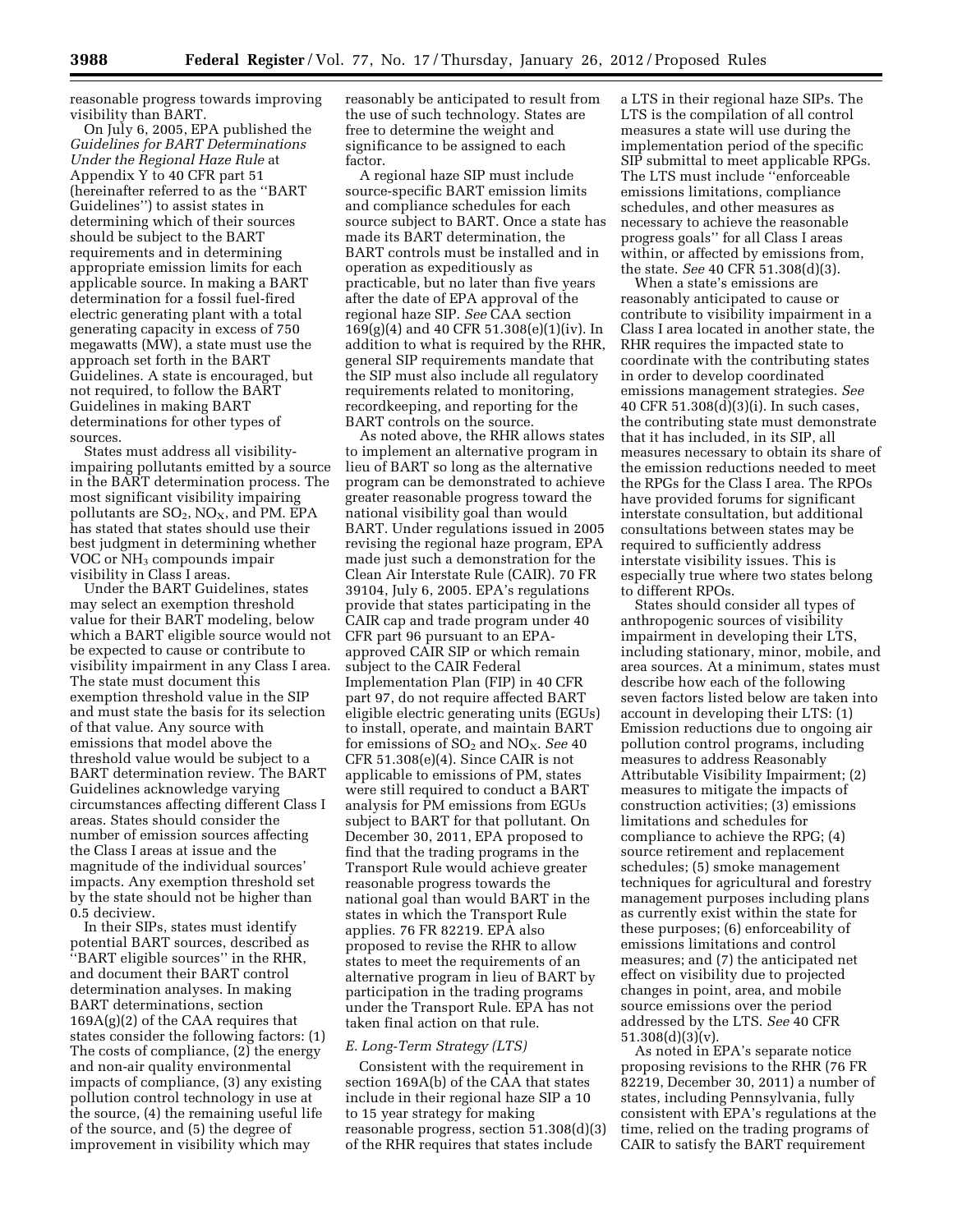and the requirement for a long-term strategy sufficient to achieve the stateadopted reasonable progress goals. In that notice, we proposed a limited disapproval of Pennsylvania's long-term strategy and for that reason are not taking action on the long-term strategy in this notice. Comments on that proposed determination may be directed to Docket ID No. EPA–HQ–OAR–2011– 0729.

## *F. Coordinating Regional Haze and Reasonably Attributable Visibility Impairment (RAVI) LTS*

As part of the RHR, EPA revised 40 CFR 51.306(c) regarding the LTS for RAVI to require that the RAVI plan must provide for a periodic review and SIP revision not less frequently than every three years until the date of submission of the state's first plan addressing regional haze visibility impairment, which was due December 17, 2007, in accordance with 40 CFR 51.308(b) and (c). On or before this date, the state must revise its plan to provide for review and revision of a coordinated LTS for addressing RAVI and regional haze, and the state must submit the first such coordinated LTS with its first regional haze SIP. Future coordinated LTS's, and periodic progress reports evaluating progress towards RPGs, must be submitted consistent with the schedule for SIP submission and periodic progress reports set forth in 40 CFR 51.308(f) and 51.308(g), respectively. The periodic review of a state's LTS must report on both regional haze and RAVI impairment and must be submitted to EPA as a SIP revision.

## *G. Monitoring Strategy and Other Implementation Plan Requirements*

Section 51.308(d)(4) of the RHR includes the requirement for a monitoring strategy for measuring, characterizing, and reporting of regional haze visibility impairment that is representative of all mandatory Class I Federal areas within the state. The strategy must be coordinated with the monitoring strategy required in section 51.305 for RAVI. Compliance with this requirement may be met through ''participation'' in the IMPROVE network, *i.e.,* review and use of monitoring data from the network. The monitoring strategy is due with the first regional haze SIP and it must be reviewed every five years. The monitoring strategy must also provide for additional monitoring sites if the IMPROVE network is not sufficient to determine whether RPGs will be met. The SIP must also provide for the following:

• Procedures for using monitoring data and other information in a state with mandatory Class I areas to determine the contribution of emissions from within the state to regional haze visibility impairment at Class I areas both within and outside the state;

• Procedures for using monitoring data and other information in a state with no mandatory Class I areas to determine the contribution of emissions from within the state to regional haze visibility impairment at Class I areas in other states;

• Reporting of all visibility monitoring data to the Administrator at least annually for each Class I area in the state, and where possible, in electronic format;

• Developing a statewide inventory of emissions of pollutants that are reasonably anticipated to cause or contribute to visibility impairment in any Class I area. The inventory must include emissions for a baseline year, emissions for the most recent year for which data are available, and estimates of future projected emissions. A state must also make a commitment to update the inventory periodically; and

• Other elements, including reporting, recordkeeping, and other measures necessary to assess and report on visibility.

The RHR requires control strategies to cover an initial implementation period extending to the year 2018, with a comprehensive reassessment and revision of those strategies, as appropriate, every 10 years thereafter. Periodic SIP revisions must meet the core requirements of section 51.308(d) with the exception of BART. The requirement to evaluate sources for BART applies only to the first regional haze SIP. Facilities subject to BART must continue to comply with the BART provisions of section 51.308(e), as noted above. Periodic SIP revisions will assure that the statutory requirement of reasonable progress will continue to be met.

#### *H. Consultation With States and Federal Land Managers (FLMs)*

The RHR requires that states consult with FLMs before adopting and submitting their SIPs. *See* 40 CFR 51.308(i). States must provide FLMs an opportunity for consultation, in person and at least 60 days prior to holding any public hearing on the SIP. This consultation must include the opportunity for the FLMs to discuss their assessment of impairment of visibility in any Class I area and to offer recommendations on the development of the RPGs and on the development and implementation of strategies to

address visibility impairment. Further, a state must include in its SIP a description of how it addressed any comments provided by the FLMs. Finally, a SIP must provide procedures for continuing consultation between the state and FLMs regarding the state's visibility protection program, including development and review of SIP revisions, five-year progress reports, and the implementation of other programs having the potential to contribute to impairment of visibility in Class I areas.

# **III. What is EPA's analysis of Pennsylvania's regional haze submittal?**

On December 20, 2010, PADEP submitted revisions to the Pennsylvania SIP to address regional haze as required by EPA's RHR.

#### *A. Affected Class I Areas*

Pennsylvania has no Class I areas within its borders, but has been identified as influencing the visibility impairment of all MANE–VU Class I areas (Brigantine Wilderness Area in New Jersey; Acadia National Park, Moosehorn Wilderness Area, and Roosevelt/Campobello International Park in Maine; Great Gulf Wilderness Area and Presidential Range/Dry River Wilderness Area in New Hampshire; Lye Brook Wilderness Area in Vermont; Dolly Sods Wilderness and Otter Creek Wilderness Area in West Virginia; and Shenandoah National Park and James River Face Wilderness Area in Virginia). Pennsylvania is responsible for developing a regional haze SIP that addresses these Class I areas, that describes its long-term emission strategy, its role in the consultation processes, and how the SIP meets the other requirements in EPA's regional haze regulations. However, since Pennsylvania has no Class I areas within its borders, Pennsylvania is not required to address the following regional haze SIP elements: (a) Calculation of baseline and natural visibility conditions, (b) establishment of reasonable progress goals, (c) monitoring requirements, and (d) RAVI requirements.

#### *B. Long-Term Strategy/Strategies*

As described in section II. E of this action, the LTS is a compilation of statespecific control measures relied on by the state to obtain its share of emission reductions to support the RPGs established by Maine, New Hampshire, Vermont, and New Jersey, the Class I area states. Pennsylvania's LTS for the first implementation period addresses the emissions reductions from federal, state, and local controls that take effect in the Commonwealth from the baseline period starting in 2002 until 2018.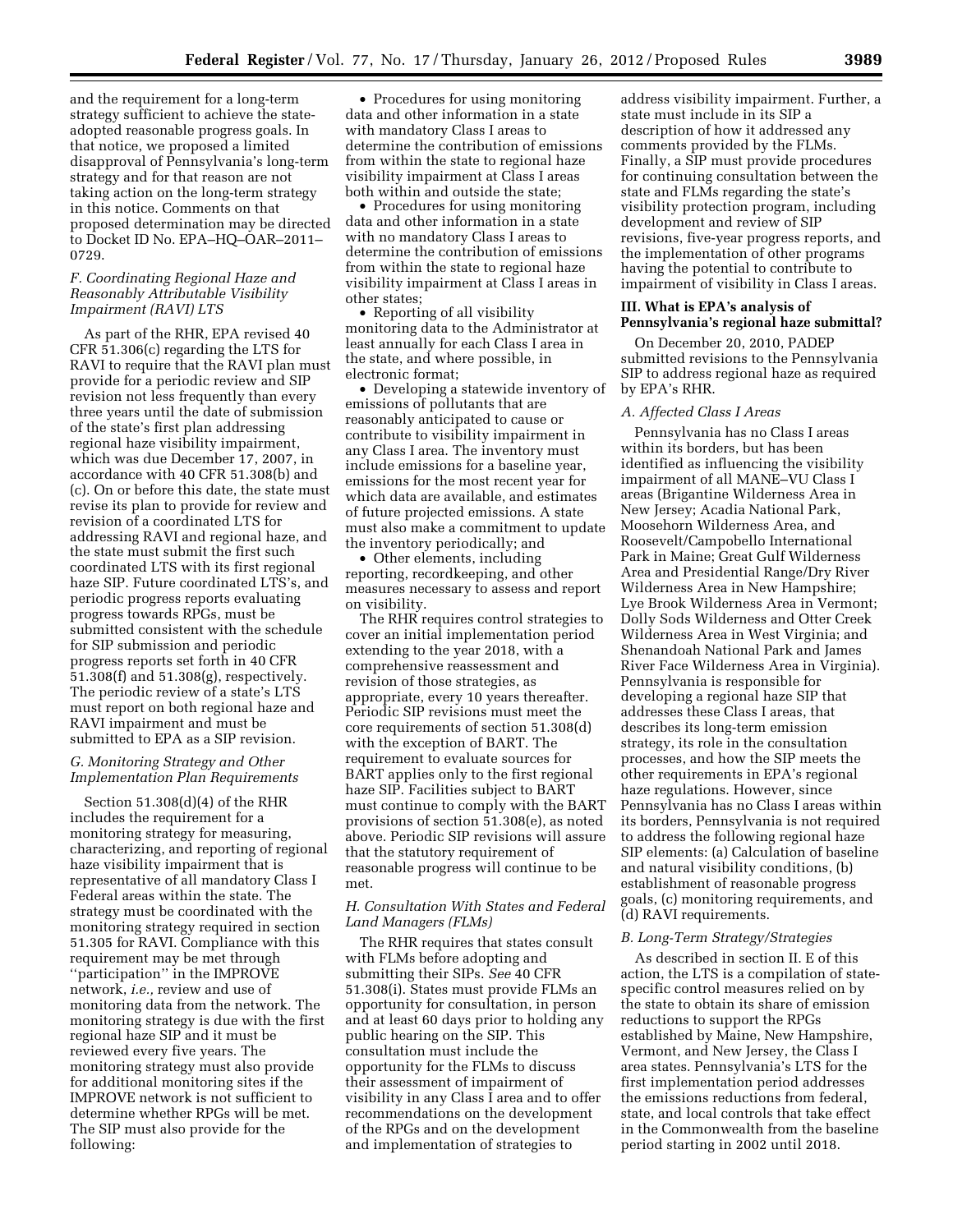Pennsylvania participated in the MANE–VU regional strategy development process. As a participant, Pennsylvania supported a regional approach towards deciding which control measures to pursue for regional haze, which was based on technical analyses documented in the following reports: (a) Contributions to Regional Haze in the Northeast and Mid-Atlantic United States; (b) Assessment of Reasonable Progress for Regional Haze in MANE–VU Class I Areas; (c) Five-Factor Analysis of BART-Eligible Sources: Survey of Options for Conducting BART Determinations; and (d) Assessment of Control Technology Options for BART-Eligible Sources: Steam Electric Boilers, Industrial Boilers, Cement Plants and Paper, and Pulp Facilities.

The LTS was developed by Pennsylvania, in coordination with MANE–VU, identifying the emissions units within Pennsylvania that likely have the largest impacts currently on visibility at the MANE–VU Class I areas, estimating emissions reductions for 2018, based on all controls required under federal and state regulations for the 2002–2018 period (including BART), and comparing projected visibility improvement with the uniform rate of progress for the MANE–VU Class I areas.

Pennsylvania's LTS includes measures needed to achieve its share of emissions reductions agreed upon through the consultation process with Class I area states and includes enforceable emissions limitations, compliance schedules, and other measures necessary to achieve the reasonable progress goals established by MANE–VU for the Class I areas.

1. Emissions Inventory for 2018 With Federal and State Control Requirements

The emissions inventory used in the regional haze technical analyses was developed by MARAMA for MANE–VU with assistance from Pennsylvania. The 2018 emissions inventory was developed by projecting 2002 emissions and assuming emissions growth due to projected increases in economic activity as well as applying reductions expected from federal and state regulations affecting the emissions of VOC and the

visibility-impairing pollutants  $NO<sub>X</sub>$ ,  $PM_{10}$ ,  $PM_{2.5}$ , and  $SO_2$ . The BART guidelines direct states to exercise judgment in deciding whether VOC and  $NH<sub>3</sub>$  impair visibility in their Class I area(s). As discussed further in section III.B.3, below, MANE–VU demonstrated that anthropogenic emissions of sulfates are the major contributor to  $PM_{2.5}$  mass and visibility impairment at Class I areas in the Northeast and Mid-Atlantic region and it was also determined that the total ammonia emissions in the MANE–VU region are extremely small.

MANE–VU developed emissions inventories for four inventory source classifications: (1) Stationary point sources, (2) area sources, (3) off-road mobile sources, and (4) on-road mobile sources. The New York Department of Environmental Conservation also developed an inventory of biogenic emissions for the entire MANE–VU region. Stationary point sources are those sources that emit greater than a specified tonnage per year, depending on the pollutant, with data provided at the facility level. Stationary area sources are those sources whose individual emissions are relatively small, but due to the large number of these sources, the collective emissions from the source category could be significant. Off-road mobile sources are equipment that can move but do not use the roadways. Onroad mobile source emissions are automobiles, trucks, and motorcycles that use the roadway system. The emissions from these sources are estimated by vehicle type and road type. Biogenic sources are natural sources like trees, crops, grasses, and natural decay of plants. Stationary point sources emission data is tracked at the facility level. For all other source types emissions are summed on the county level.

There are many federal and state control programs being implemented that MANE–VU and Pennsylvania anticipate will reduce emissions between the baseline period and 2018. Emission reductions from these control programs were projected to achieve substantial visibility improvement by 2018 in the MANE–VU Class I areas. To assess emissions reductions from ongoing air pollution control programs, BART, and reasonable progress goals

MANE–VU developed 2018 emissions projections called Best and Final. The emissions inventory provided by the Commonwealth of Pennsylvania for the Best and Final 2018 projections is based on adopted and enforceable requirements.

Pennsylvania also relied on emission reductions from various federal Maximum Achievable Control Technology (MACT) rules in the development of the 2018 emission inventory projections. These MACT rules include the combustion turbine and reciprocating internal combustion engines MACT, the industrial boiler and process heaters MACT and the 2, 4, 7, and 10 year MACT standards.

On July 30, 2007, the U.S. District Court of Appeals mandated the vacatur and remand of the Industrial Boiler MACT Rule.6 This MACT was vacated since it was directly affected by the vacatur and remand of the Commercial and Industrial Solid Waste Incinerator (CISWI) Definition Rule. EPA proposed a new Industrial Boiler MACT rule to address the vacatur on June 4, 2010 (75 FR 32006) and issued a final rule on March 21, 2011 (76 FR 15608). The MANE–VU modeling included emission reductions from the vacated Industrial Boiler MACT rule. Pennsylvania did not redo its modeling analysis when the rule was re-issued. However, the expected reductions in  $SO<sub>2</sub>$  and PM are small relative to the Pennsylvania inventory. Therefore, EPA finds the expected reductions of the new rule acceptable since the final rule requires compliance by 2014, it provides Pennsylvania time to assure the required controls are in place prior to the end of the first implementation period in 2018. In addition, the RHR requires that any resulting differences between emissions projections and actual emissions reductions that may occur will be addressed during the fiveyear review prior to the next 2018 regional haze SIP. Tables 1 and 2 are summaries of the 2002 baseline and 2018 estimated emissions inventories for Pennsylvania. The 2018 estimated emissions include emission growth as well as emission reductions due to ongoing emission control strategies, BART, and reasonable progress goals.

TABLE 1—2002 EMISSION INVENTORY SUMMARY FOR PENNSYLVANIA IN TONS PER YEAR

|               | VOC               | NO <sub>x</sub>   | PM <sub>2.5</sub> | $PM_{10}$         | NH <sub>3</sub> | SO <sub>2</sub>   |
|---------------|-------------------|-------------------|-------------------|-------------------|-----------------|-------------------|
| Point<br>Area | 37,323<br>240,785 | 297,379<br>47.591 | 20.115<br>74,925  | 40,587<br>391,897 | 1.388<br>79.911 | 995.175<br>63,679 |
|               | 176,090           | 346.472           | 5.450             | 7.468             | 10,497          | 10,882            |

6*See NRDC* v. *EPA,* 489 F.3d 1250.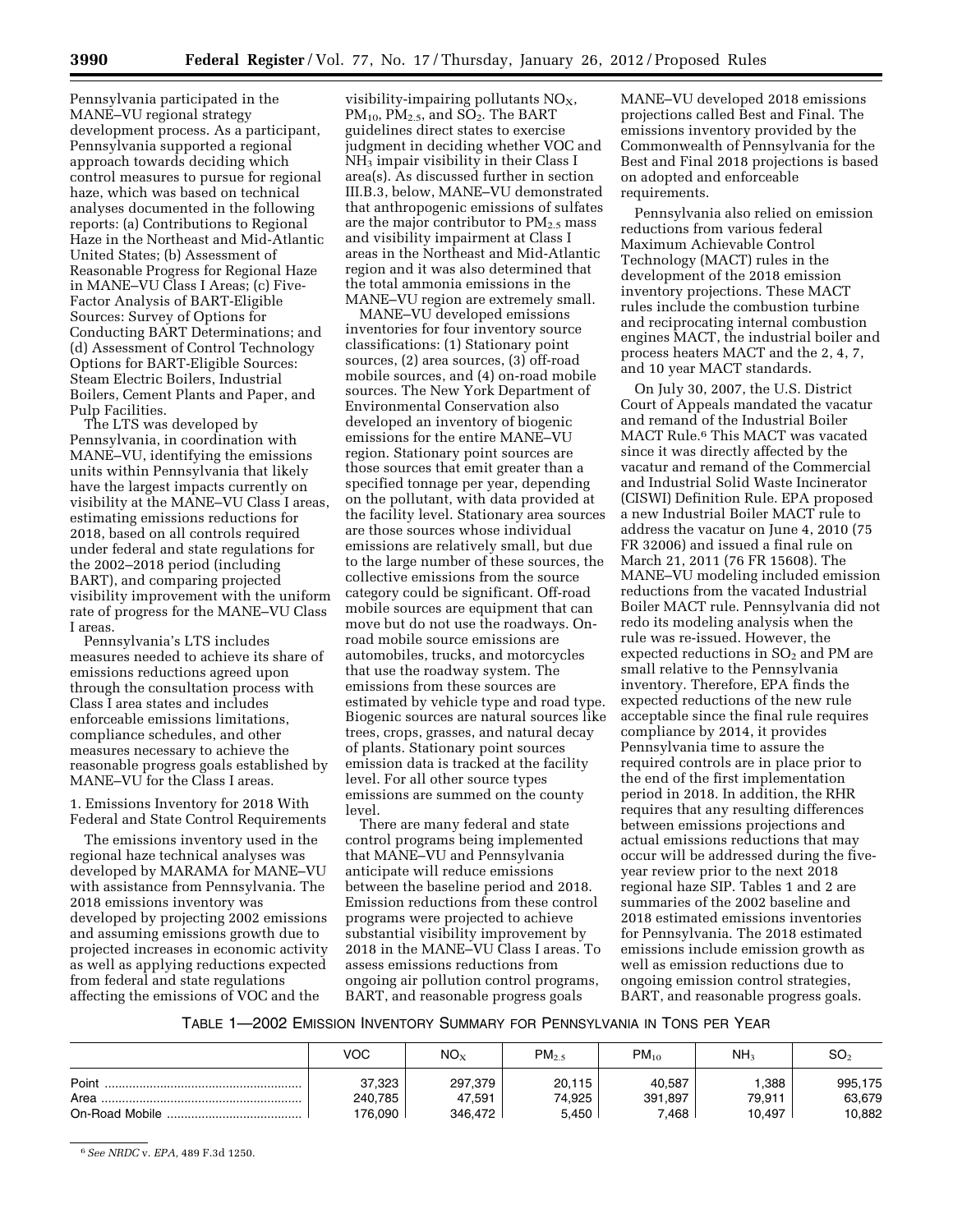| TABLE 1-2002 EMISSION INVENTORY SUMMARY FOR PENNSYLVANIA IN TONS PER YEAR-Continued |  |  |
|-------------------------------------------------------------------------------------|--|--|
|-------------------------------------------------------------------------------------|--|--|

|       | <b>VOC</b> | NO <sub>X</sub> | $PM_{2.5}$ | $PM_{10}$ | NH <sub>3</sub> | SO <sub>2</sub> |
|-------|------------|-----------------|------------|-----------|-----------------|-----------------|
|       | 102,331    | 103.824         | 8.440      | 9,738     | 55              | 7,915           |
| Total | 556,529    | 795,266         | 108,930    | 449.690   | 91,851          | 1,077,651       |

| TABLE 2-2018 EMISSION SUMMARY FOR PENNSYLVANIA IN TONS PER YEAR |  |
|-----------------------------------------------------------------|--|
|-----------------------------------------------------------------|--|

|       | <b>VOC</b>                            | $NO_{x}$                              | $PM_{2.5}$                         | $PM_{10}$                           | NH <sub>3</sub>                  | SO <sub>2</sub>                   |
|-------|---------------------------------------|---------------------------------------|------------------------------------|-------------------------------------|----------------------------------|-----------------------------------|
| Point | 46,004<br>230,011<br>78,624<br>69.956 | 162.067<br>50.829<br>91,516<br>55.771 | 39.468<br>50,842<br>2,064<br>5.808 | 60,480<br>195.467<br>2,148<br>6.949 | 3.381<br>117.400<br>13,933<br>73 | 266,455<br>42,072<br>1,436<br>607 |
| Total | 424.595                               | 360.183                               | 98.182                             | 265.044                             | 134.787                          | 310.570                           |

2. Modeling To Support the LTS and Determine Visibility Improvement for Uniform Rate of Progress

MANE–VU performed modeling for the regional haze LTS for the 11 Mid-Atlantic and Northeast states and the District of Columbia. The modeling analysis is a complex technical evaluation that began with selection of the modeling system. MANE–VU used the following modeling system:

• *Meteorological Model:* The Fifth-Generation Pennsylvania State University/National Center for Atmospheric Research (NCAR) Mesoscale Meteorological Model (MM5) version 3.6 is a nonhydrostatic, prognostic meteorological model routinely used for urban- and regionalscale photochemical,  $PM_{2.5}$  and regional haze regulatory modeling studies.

• *Emissions Model:* The Sparse Matrix Operator Kernel Emissions (SMOKE) version 2.1 modeling system is an emissions modeling system that generates hourly gridded speciated emission inputs of mobile, non-road mobile, area, point, fire, and biogenic emission sources for photochemical grid models.

• *Air Quality Model:* The EPA's Models-3/Community Multiscale Air Quality (CMAQ) version 4.5.1 is a photochemical grid model capable of addressing ozone, PM, visibility and acid deposition at a regional scale.

• *Air Quality Model:* The Regional Model for Aerosols and Deposition (REMSAD), version 8, is a Eulerian grid model that was primarily used to determine the attribution of sulfate species in the Eastern U.S. via the species-tagging scheme.

• *Air Quality Model:* The California Puff Model (CALPUFF), version 5 is a non-steady-state Lagrangian puff model used to access the contribution of individual states' emissions to sulfate levels at selected Class I receptor sites.

CMAQ modeling of regional haze in the MANE–VU region for 2002 and 2018 was carried out on a grid of 12x12 kilometer (km) cells that covers the 11 MANE–VU states (Connecticut, Delaware, Maine, Maryland, Massachusetts, New Hampshire, New Jersey, New York, Pennsylvania, Rhode Island, and Vermont) and the District of Columbia and states adjacent to them. This grid is nested within a larger national CMAQ modeling grid of 36x36 km grid cells that covers the continental United States, portions of Canada and Mexico, and portions of the Atlantic and Pacific Oceans along the east and west coasts. Selection of a representative period of meteorology is crucial for evaluating baseline air quality conditions and projecting future changes in air quality due to changes in emissions of visibility-impairing pollutants. MANE–VU conducted an indepth analysis which resulted in the selection of the entire year of 2002 (January 1–December 31) as the best period of meteorology available for conducting the CMAQ modeling. The MANE–VU states modeling was developed consistent with EPA's *Guidance on the Use of Models and Other Analyses for Demonstrating Attainment of Air Quality Goals for Ozone, PM*2.5, *and Regional Haze*, located at *[http://www.epa.gov/](http://www.epa.gov/scram001/guidance/guide/final-03-pm-rh-guidance.pdf)  [scram001/guidance/guide/final-03-pm](http://www.epa.gov/scram001/guidance/guide/final-03-pm-rh-guidance.pdf)[rh-guidance.pdf,](http://www.epa.gov/scram001/guidance/guide/final-03-pm-rh-guidance.pdf) (EPA–454/B–07–002), April 2007, and EPA document, Emissions Inventory Guidance for Implementation of Ozone and Particulate Matter National Ambient Air Quality Standards (NAAQS) and Regional Haze Regulations,* located at *[http://www.epa.gov/ttnchie1/eidocs/](http://www.epa.gov/ttnchie1/eidocs/eiguid/index.html)  [eiguid/index.html,](http://www.epa.gov/ttnchie1/eidocs/eiguid/index.html) EPA–454/R–05–001, August 2005, updated November 2005 (''EPA's Modeling Guidance'').* 

MANE–VU examined the model performance of the regional modeling

for the areas of interest before determining whether the CMAQ model results were suitable for use in the regional haze assessment of the LTS and for use in the modeling assessment. The modeling assessment predicts future levels of emissions and visibility impairment used to support the LTS and to compare predicted, modeled visibility levels with those on the uniform rate of progress. In keeping with the objective of the CMAQ modeling platform, the air quality model performance was evaluated using graphical and statistical assessments based on measured ozone, fine particles, and acid deposition from various monitoring networks and databases for the 2002 base year. MANE–VU used a diverse set of statistical parameters from the EPA's Modeling Guidance to stress and examine the model and modeling inputs. Once MANE–VU determined the model performance to be acceptable, MANE–VU used the model to assess the 2018 RPGs using the current and future year air quality modeling predictions, and compared the RPGs to the uniform rate of progress.

3. Relative Contributions of Pollutants to Visibility Impairment

An important step toward identifying reasonable progress measures is to identify the key pollutants contributing to visibility impairment at each Class I area. To understand the relative benefit of further reducing emissions from different pollutants, MANE–VU developed emission sensitivity model runs using CMAQ to evaluate visibility and air quality impacts from various groups of emissions and pollutant scenarios in the Class I areas on the 20 percent worst visibility days.

Regarding which pollutants are most significantly impacting visibility in the MANE–VU region, MANE–VU's contribution assessment, demonstrated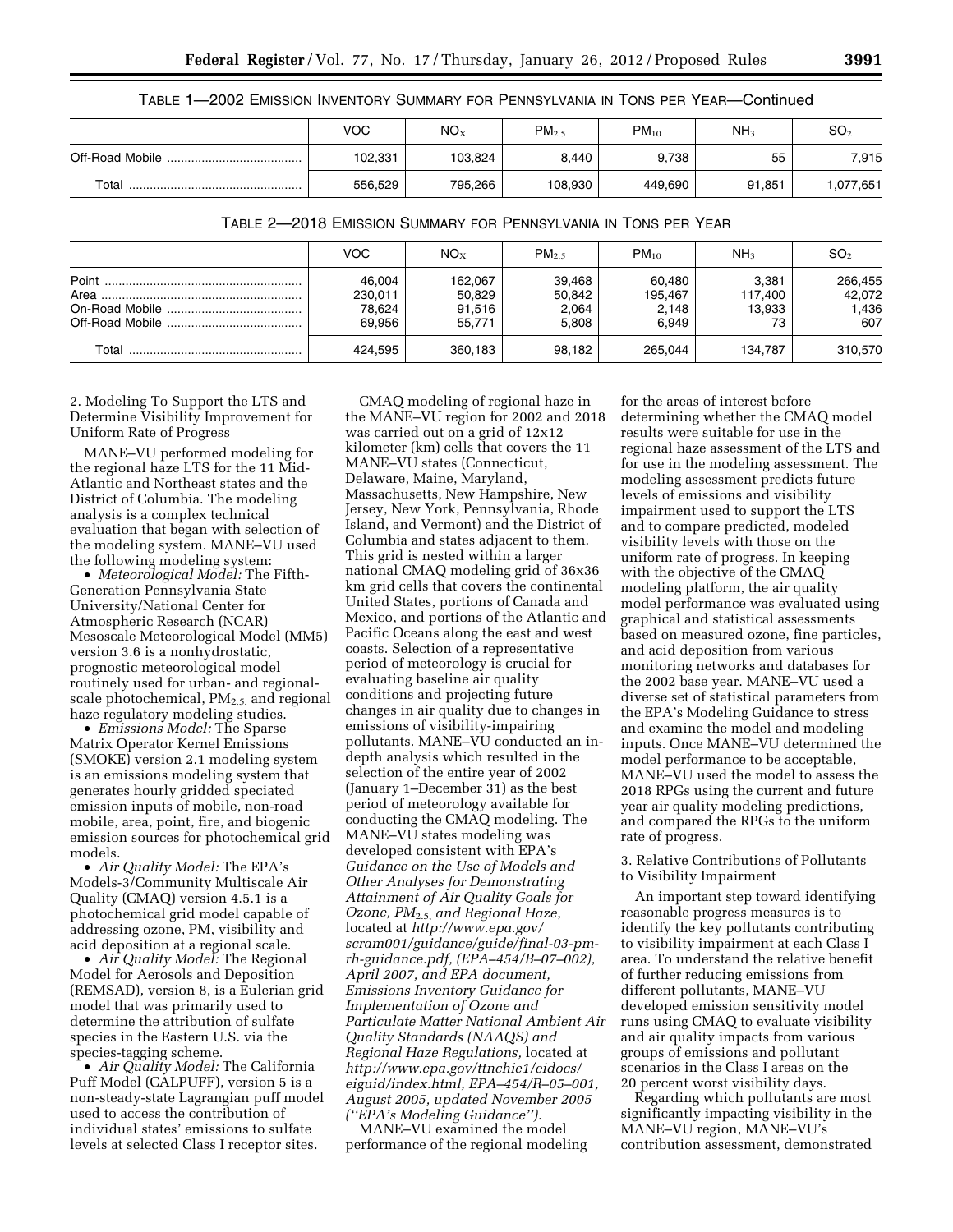that sulfate is the major contributor to PM<sub>2.5</sub> mass and visibility impairment at Class I areas in the Northeast and Mid-Atlantic Region. Sulfate particles commonly account for more than 50 percent of particle-related light extinction at northeastern Class I areas on the clearest days and for as much as or more than 80 percent on the haziest days. The emissions sensitivity analyses conducted by MANE–VU predict that reductions in  $SO<sub>2</sub>$  emissions from EGU and non-EGU industrial point sources will result in the greatest improvements in visibility in the Class I areas in the MANE–VU region, more than any other visibility-impairing pollutant. As a result of the dominant role of sulfate in the formation of regional haze in the Northeast and Mid-Atlantic Region, MANE–VU concluded that an effective emissions management approach would rely heavily on broad-based regional SO2 control efforts in the eastern United States.

4. Reasonable Progress Goals

Since the Commonwealth of Pennsylvania does not have a Class I

area, it is not required to establish RPGs. However, Pennsylvania has been identified as influencing the visibility impairment of MANE–VU Class I Areas; Dolly Sods Wilderness and Otter Creek Wilderness Area in West Virginia; and Shenandoah National Park and James River Face Wilderness Area in Virginia. As such, Pennsylvania participated in consultations to discuss the reasonable progress goals considered by Visibility Improvement State and Tribal Association of the Southeast (VISTAS) Class I area states, West Virginia and Virginia. West Virginia and Virginia wrote emails to Pennsylvania stating no additional reductions were needed from the Commonwealth to meet their RPGs. *See* Appendix D of the Pennsylvania submittal. West Virginia and Virginia determined that Pennsylvania met their RPGs with just the implementation of CAIR. *See* Appendix K of the Pennsylvania submittal. The VISTAS modeling that was done is different from the MANE–VU modeling because they used different assumptions about the efficiency of CAIR. EPA has

determined that both RPOs modeling are acceptable. *See* EPA's Technical Support Document (TSD) for the Modeling Portions of Pennsylvania's Regional Haze SIP. As a result, the MANE–VU Class I area states adopted four RPGs that will provide for reasonable progress towards achieving natural visibility (MANE–VU "Asks"): timely implementation of BART requirements; a 90 percent reduction in SO2 emissions from each of the EGU stacks identified by MANE–VU comprising a total of 167 stacks (15 of which are located in Pennsylvania); adoption of a low sulfur fuel oil strategy; and continued evaluation of other control measures to reduce  $SO<sub>2</sub>$ and NO<sub>X</sub> emissions. States were required to reduce  $SO<sub>2</sub>$  emissions from the highest emission stacks in the eastern United States by 90 percent or if it was infeasible to achieve that level of reduction, an alternative had to be identified which could include other point sources. Table 3 shows Pennsylvania's 15 stacks identified and the anticipated controls.

| TABLE 3—EGU STACKS IN PENNSYLVANIA AND CONTROLS IDENTIFIED FROM THE MANE-VU 167 STACK LIST |  |  |
|--------------------------------------------------------------------------------------------|--|--|
|--------------------------------------------------------------------------------------------|--|--|

| Facility name & stack ID in appendix I | <b>Facility ID</b><br><b>ORISPL</b> | Unit ID        | Unit type   | Anticipated controls & permit<br>status                     | Anticipated<br>reduction in<br>$SO2$ emissions<br>(percent) |
|----------------------------------------|-------------------------------------|----------------|-------------|-------------------------------------------------------------|-------------------------------------------------------------|
|                                        | 3178                                |                | Coal Steam  |                                                             | * 90                                                        |
| Brunner Island PA 26                   | 3140                                | $\overline{2}$ | Coal Steam  | Wet Scrubber in 2009 Plan Ap-<br>proval No. 67-05005D.      | 95                                                          |
|                                        | 3140                                | 3              | Coal Steam  | Wet Scrubber in 2009 Plan Ap-<br>proval No. 67-05005D.      | 95                                                          |
|                                        | 8226                                |                | Coal Steam  | Wet Scrubber in 2010                                        | 95                                                          |
|                                        | 3179                                | 2              | Coal Steam  | Wet Scrubber in 2009 Plan Ap-<br>proval No. 30-00099F.      | 95                                                          |
|                                        | 3122                                |                | Coal Steam  |                                                             | ** 95                                                       |
|                                        | 3122                                | $\overline{2}$ | Coal Steam  |                                                             | ** 95                                                       |
|                                        | 3136                                |                | Coal Steam  | Wet Scrubber in 2009 Plan Ap-<br>proval No. 03-00027B.      | 95                                                          |
|                                        | 3136                                | 2              | Coal Steam  | Wet Scrubber in 2010 Plan Ap-<br>proval No. 03-00027B.      | 95                                                          |
|                                        | 3148                                | 2              | Coal Steam  | $N/A$ .                                                     |                                                             |
|                                        | 3149                                |                | Coal Steam  | Wet Scrubber in operation. Plan<br>Approval No.: 47-00001B. | 95                                                          |
|                                        | 3149                                | 2              | Coal Steam  | Wet Scrubber in operation. Plan<br>Approval No.: 47-00001B. | 95                                                          |
|                                        | 3113                                |                | Coal Steam. |                                                             |                                                             |
|                                        | 3113                                |                | Coal Steam. |                                                             |                                                             |
| Shawville                              | 3131                                |                | Coal Steam. |                                                             |                                                             |

\* The PADEP is currently in litigation with Allegheny Energy, owner of Armstrong, to require SO<sub>2</sub> controls as part of NSR and PSD alleged violations by the Department.

\* In June 2008, May and November 2010, EPA issued notices of violation to EME Homer City Generating Facility to require SO<sub>2</sub> controls as part of NSR alleged violations under the Clean Air Act. In addition, the PADEP, together with New York State in July 2010, filed a 60-day notice of intent to sue related to these violations.

Pennsylvania also identified additional EGUs that would be controlled to meet the reductions required in the MANE–VU Asks for the 167 stacks. These additional sources are listed in Table 4. Pennsylvania averaged the EGU emission reductions for the 15 identified stacks and an additional 6 EGU stacks to meet the 90 percent control needed. EPA agrees that Pennsylvania has met the MANE–VU ''Ask'' of 90 percent control on its share

of the 167 stacks identified. EPA's analysis of Pennsylvania's averaging can be found in the TSD accompanying this rulemaking.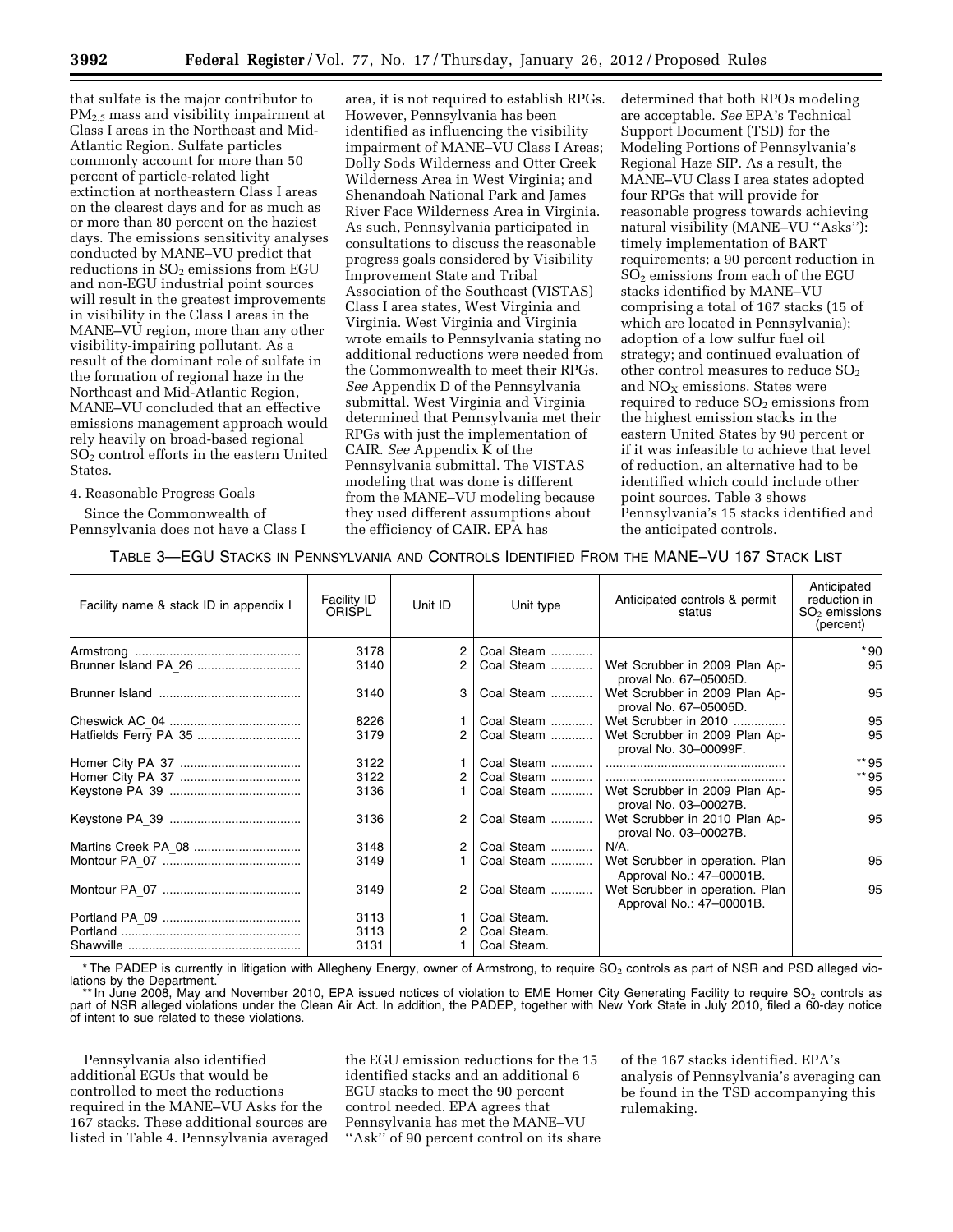# TABLE 4—ADDITIONAL EGU STACKS AND CONTROLS

| Facility name                                 | <b>Facility ID</b><br>ORISPL | Unit ID | Unit type  | Anticipated controls & permit<br>status                                                                        | Anticipated re-<br>duction in $SO2$<br>emissions<br>(percent) |
|-----------------------------------------------|------------------------------|---------|------------|----------------------------------------------------------------------------------------------------------------|---------------------------------------------------------------|
| WPS Res. Sunbury Six Boilers (Units 1-<br>4). | 3152                         | 1–4∣    | Coal Steam | Wet Scrubber in 2010 with a<br>new stack that will exhaust all<br>six boilers. Plan Approval No.<br>55-00001C. | 95                                                            |
| Reliant Shawville Units 3 & 4                 | 3131                         | 3.4     | Coal Steam | FGD-Dry<br>Scrubber<br>(spray<br>dryer absorber) in 2010. Plan<br>Approval No. 17-00001D.                      | 95                                                            |

On September 25, 2010, the Pennsylvania Environmental Quality Board (EQB) proposed the Commonwealth's statewide low-sulfur heating and distillate oil regulation, in response to the MANE–VU ''Ask'' that states adopt a low-sulfur fuel oil strategy. The Commonwealth has not finalized this strategy at the time of this proposal. However, following Pennsylvania's SIP submittal on December 20, 2010, additional point sources have become subject to federally enforceable  $SO<sub>2</sub>$  emission limits due to facility closures and federal actions. In addition, controls on Pennsylvania's EGUs that are included on the list of 167 stacks have resulted in emissions reductions greater than the 90 percent reduction of the MANE–VU ''Ask.'' These additional point source  $SO<sub>2</sub>$ reductions are somewhat less than the reductions projected to result from adoption of a low-sulfur fuel oil strategy. However, this shortfall is not anticipated to interfere with the ability of other states to meet their respective reasonable progress goals. Consequently, EPA is proposing to find that for the first planning period the enforceable emission reductions and potential visibility benefits achieved by reducing  $SO<sub>2</sub>$  emissions at additional point sources adequately substitute for the emission reductions and potential visibility benefits that would have been

achieved by Pennsylvania's adoption of a low-sulfur fuel oil strategy. A detailed discussion of this aspect of our proposal can be found in the TSD for this notice. We also note that implementation of recent federal measures is expected to result in further  $SO<sub>2</sub>$  emission reductions during the first planning period. Although expected emission reductions cannot be relied upon to demonstrate that Pennsylvania has obtained its share of the emission reductions needed to meet the RPGs for the area, once these measures are implemented and the reductions quantified, EPA expects that Pennsylvania's overall SO<sub>2</sub> emission reductions will exceed those agreed to in the RPO process.

# 5. BART

BART is an element of Pennsylvania's LTS. The BART regional haze requirement consists of three components: (a) Identification of all the BART eligible sources; (b) an assessment of whether the BART eligible sources are subject to BART; and (c) the determination of the BART controls.

The first component of a BART evaluation is to identify all the BART eligible sources. The BART eligible sources were identified by utilizing the criteria in the BART Guidelines as follows:

• Determine whether one or more emissions units at the facility fit within one of the 26 categories listed in the BART Guidelines (70 FR 39158–39159);

• Determine whether the emission unit(s) was in existence on August 7, 1977 and begun operation after August 6, 1962;

• Determine whether potential emissions of  $SO_2$ ,  $NO_X$ , and  $PM_{10}$  from subject units are 250 tons or more per year.

The BART Guidelines recommend addressing  $SO_2$ ,  $NO_X$ , and  $PM_{10}$  as visibility-impairment pollutants and leave it up to the discretion of states to evaluate VOC or ammonia emissions. Because of the lack of tools available to estimate emissions and subsequently model VOC and ammonia effects on visibility Pennsylvania did not address them for BART. Pennsylvania identified 34 sources as BART-eligible as listed in Table 5. Pennsylvania also identified nine sources that are relatively small emission sources with the potential emissions that exceed the 250 tons per year or more, but have actual emissions well below 250 tons per year to accept federally enforceable limits to make them not BART-eligible which are listed in Table 6. If any of the sources in Table 6 request an increase in  $NO<sub>x</sub>$ ,  $SO<sub>2</sub>$  and PM emissions greater than 250 tons per year of any one of these pollutants the facility would become subject to BART.

#### TABLE 5—PENNSYLVANIA BART-ELIGIBLE SOURCES

| AK STEFL CORP/BUTLER WORKS<br>UNITED REFINING CO/WARREN PLT | Delaware.<br>Chester.<br>Delaware.<br>Delaware.<br>Montour.<br>Northampton.<br>Northampton.<br>Lehigh.<br>Northampton.<br>Lawrence.<br>Lawrence.<br>Lawrence.<br>Butler.<br>Warren. |
|-------------------------------------------------------------|-------------------------------------------------------------------------------------------------------------------------------------------------------------------------------------|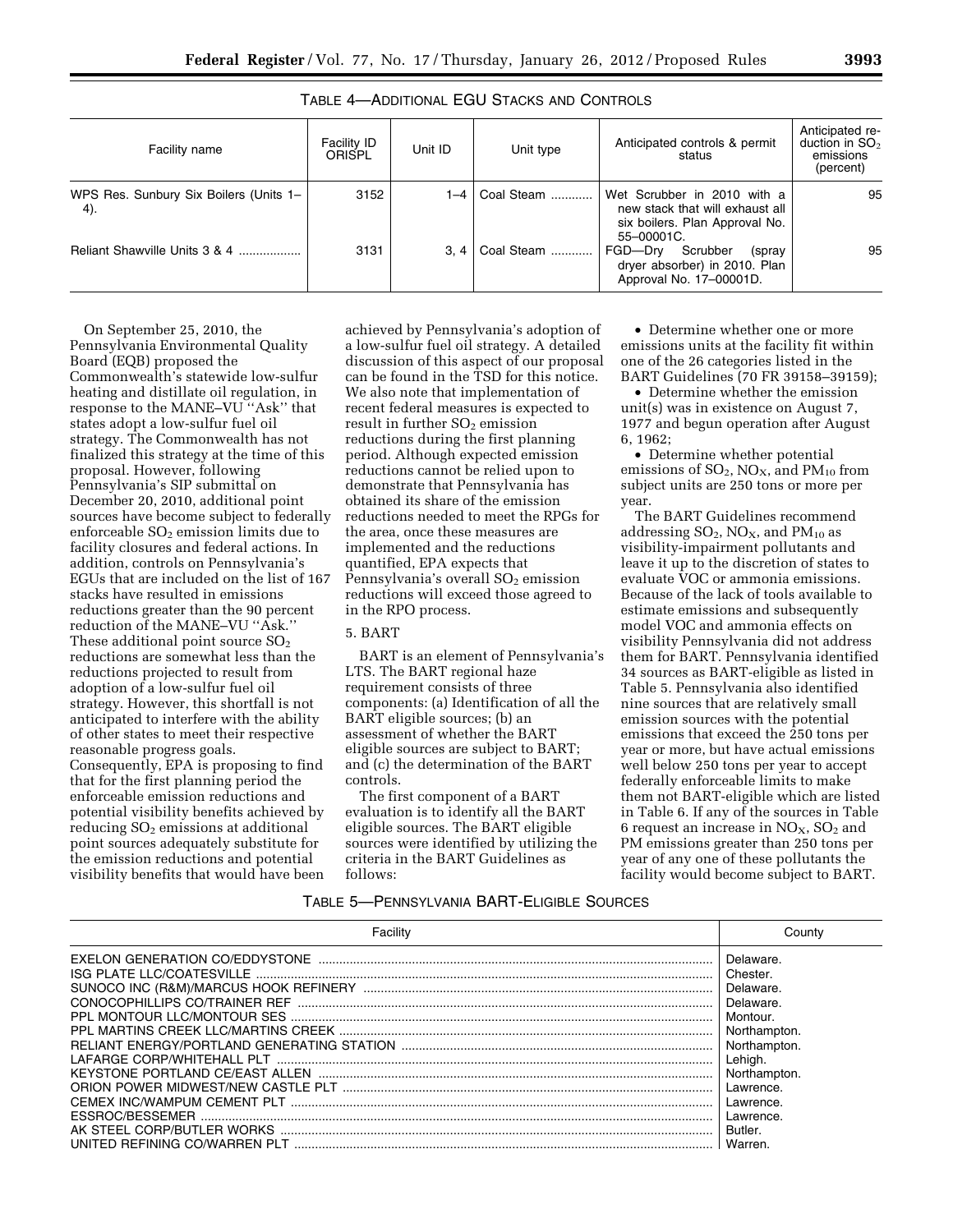# TABLE 5—PENNSYLVANIA BART-ELIGIBLE SOURCES—Continued

| Facility | County                                                                                                                                                                                                                                         |
|----------|------------------------------------------------------------------------------------------------------------------------------------------------------------------------------------------------------------------------------------------------|
|          | York.<br>Blair.<br>York.<br>Berks.<br>Lebanon.<br>York.<br>Greene.<br>Washington.<br>Indiana.<br>Indiana.<br>Armstrong.<br>Beaver.<br>Washington.<br>Allegheny.<br>Allegheny.<br>Allegheny.<br>Philadelphia.<br>Philadelphia.<br>Philadelphia. |
|          | Philadelphia                                                                                                                                                                                                                                   |

TABLE 6—PENNSYLVANIA FACILITIES NOT BART-ELIGIBLE DUE TO FEDERALLY ENFORCEABLE PERMIT RESTRICTIONS

| Facility | Countv                                                                                   |
|----------|------------------------------------------------------------------------------------------|
|          | McKean.<br>Butler.<br>Mercer.<br>Lawrence.<br>Butler.<br>York.<br>Berks<br><b>Beaver</b> |

The second component of the BART evaluation is to identify those BART eligible sources that may reasonably be anticipated to cause or contribute to visibility impairment at any Class I area are subject to BART. As discussed in the BART Guidelines, a state may choose to consider all BART eligible sources to be subject to BART (70 FR 39161). Consistent with the MANE–VU Board's decision in June 2004 that because of the collective importance of BART sources, BART determinations should be made by the MANE–VU states for each BART eligible source. Pennsylvania identified each of its BART eligible sources as subject to BART.

The final component of a BART evaluation is making BART determinations for all BART subject sources. In making BART determinations, section 169A(g)(2) of the CAA requires that states consider the following factors: (1) The costs of compliance; (2) the energy and non-air quality environmental impacts of compliance; (3) any existing pollution control technology in use at the source; (4) the remaining useful life of the source; and (5) the degree of improvement in visibility which may reasonably be anticipated to result from the use of such technology. Section (e)(2) of the RHR provides that a state may opt to implement an emissions

trading program or other alternative measure rather than to require sources subject to BART to install, operate, and maintain BART. To do so, the state must demonstrate that the emissions trading program or other alternative measure will achieve greater reasonable progress than would be achieved through the installation and operation of BART. The 34 sources in Pennsylvania that the Commonwealth found to be subject to BART are discussed below in Table 7. For the EGUs, Pennsylvania relied on CAIR to satisfy the BART requirements for  $SO_2$  and  $NO_X$ . As CAIR does not address PM emissions, Pennsylvania conducted BART analyses for PM for these EGUs subject to BART.

# TABLE 7—PENNSYLVANIA BART LIMITS AND CONTROLS

| BART Source name & unit ID | Pollutant and emission limit                                                                                                                                                   |
|----------------------------|--------------------------------------------------------------------------------------------------------------------------------------------------------------------------------|
|                            | $SO2$ : 25 parts per million volumetric dry (ppmvd) (365-day rolling aver-<br>age).<br>PM: 0.5 pound (lb)/1000 lb coke burn (3-hr average).<br>$NO_x$ : 121.1 ppmvd (365-day). |
|                            | 155.3 ppmvd $(7$ -day).<br>$NOx$ : 0.12 pound per million metric british thermal units (lb/MMBtu).<br>$SO2$ : 0.011 lb/MMBtu (both limits are on an annual basis).             |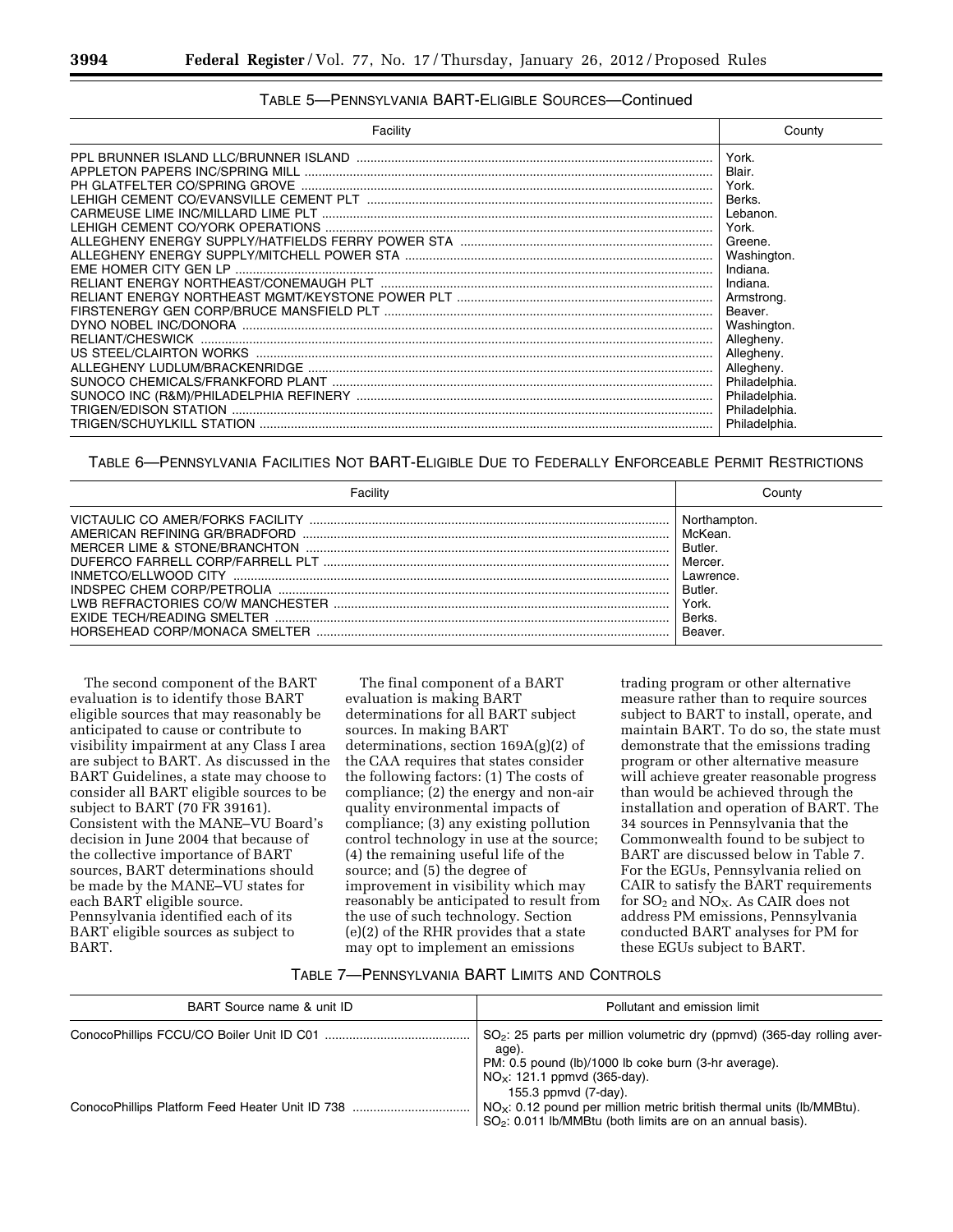$\equiv$ 

# TABLE 7—PENNSYLVANIA BART LIMITS AND CONTROLS—Continued

| BART Source name & unit ID                                                                                                                                           | Pollutant and emission limit                                                                                                                                                                                                                   |
|----------------------------------------------------------------------------------------------------------------------------------------------------------------------|------------------------------------------------------------------------------------------------------------------------------------------------------------------------------------------------------------------------------------------------|
| Sunoco Inc. Marcus Hook Refinery FCCU/CO Boiler Unit ID 101 and<br>COB <sub>1</sub> .                                                                                | $SO2$ : 25 ppmvd (365-day rolling average).<br>$NO_x$ : 20 ppmvd (365-day rolling average).                                                                                                                                                    |
| Sunoco Inc. Marcus Hook Refinery 17-2A, H-01 Heater                                                                                                                  | PM: 1.0 lb/1000 lb coke burn.<br>$NO_x$ : 0.25 lb/MMBtu (24-hr basis).<br>$SO2$ : 500 ppmvd.                                                                                                                                                   |
|                                                                                                                                                                      | NO <sub>x</sub> : 0.173 lb/MM<br>SO <sub>2</sub> : 24.3 lbs/hr.                                                                                                                                                                                |
|                                                                                                                                                                      | $NOx: 0.226$ lb/MMBtu.<br>SO <sub>2</sub> : 207.7 lbs/hr.                                                                                                                                                                                      |
|                                                                                                                                                                      | $NOX$ : 6.0 lb/ton lime.                                                                                                                                                                                                                       |
| Lehigh Cement Co. Evansville Plant Kiln Number 1                                                                                                                     | $SO2$ : 500 ppmvd.<br>$NOx: 367.7$ pound per hour (lbs/hr).<br>$SO_2$ : 59.4 lbs/hr.                                                                                                                                                           |
| Lehigh Cement Co. Evansville Plant Kiln Number 2                                                                                                                     | PM: 34.8 tons/12-month period.<br>PM10: 87.4 tons/12-month period.<br>$NOx: 367.7$ lbs/hr.<br>SO <sub>2</sub> : 59.4 lbs/hr.<br>PM: 34.8 tons/12-month period.<br>$PM_{10}$ : 87.4 tons/12-month period.                                       |
| Lehigh Cement Co. York Operations White Cement Kiln                                                                                                                  | $NOx: 8.2$ lbs/ton.<br>SO <sub>2</sub> : 500 ppmvd.                                                                                                                                                                                            |
|                                                                                                                                                                      | PM: 0.02 grains per dry standard cubic foot (grains/dscf).<br>$NOx: 297.7$ lbs/hr.<br>$NOx: 260.5$ lbs/hr.<br>SO <sub>2</sub> : 362 lbs/hr.                                                                                                    |
|                                                                                                                                                                      | PM: 14.8 lbs/hr.<br>NO <sub>x</sub> : 202.3 lbs/hr.<br>$NOX: 166.0$ lbs/hr.<br>$SO_2$ : 195.0 lbs/hr.                                                                                                                                          |
|                                                                                                                                                                      | PM: 7.3 lbs/hr.<br>$NOX$ : 6.2 lbs/ton clinker. (May-Sep 6.0 lbs/ton).<br>SO <sub>2</sub> : 500 ppmvd.                                                                                                                                         |
|                                                                                                                                                                      | PM: 0.02 grains/dscf.<br>$NOx: 476$ lbs/hr.<br>SO <sub>2</sub> : 500 ppmvd.                                                                                                                                                                    |
|                                                                                                                                                                      | PM: 0.02 grains/dscf.<br>$NOX: 529$ lbs/hr.<br>$SO2$ : 500 ppmvd.                                                                                                                                                                              |
| ISG Plate LLC Coatesville Plant Electric Arc Furnace D                                                                                                               | PM: 0.02 grains/dscf.<br>$SO2$ : 500 ppmvd.<br>PM: 0.02 grains/dscf (primary baghouse).                                                                                                                                                        |
| AK Steel Corp. Butler Works Electric Arc Furnaces: #2, #3, and #4                                                                                                    | PM: 0.0052 grains/dscf (secondary baghouses).<br>$NOX: 75$ lbs/hr.<br>$SO2$ : 500 ppmvd.                                                                                                                                                       |
| PH Glatfelter Co. Spring Grove Plant No. 1 Power Boiler                                                                                                              | PM: 0.0036 grains/dscf.<br>$NOx$ : 0.66 lb/MMBtu (30-day rolling average).<br>SO <sub>2</sub> : 3.7 lb/MMBtu (30-day rolling average).                                                                                                         |
| Appleton Papers Inc. Spring Mill Plant No. 3 Power Boiler                                                                                                            | PM: $3.6 \times$ Heat Input (lbs/MMBtu) raised to a negative 0.56 power.<br>NO <sub>X</sub> : 0.63 lb/MM<br>SO <sub>2</sub> : 4.0 lb/MMBtu (over any 1-hr period).<br>PM: $3.6 \times$ Heat Input (Ibs/MMBtu) raised to a negative 0.56 power. |
| Dyno Nobel Inc. Donora Plant Ammonia Oxidation Plant                                                                                                                 | $NOx$ : 396 tons/12-month period.<br>NO <sub>2</sub> : 5.5 lb/ton acid product (expressed as 100% HNO <sub>3</sub> ).                                                                                                                          |
| Allegheny Energy Hatfields Ferry Power Main Boilers (#1, #2, and #3)<br>PPL Brunner Island Brunner Island Boilers 2 and 3                                            | PM: 0.075 lb/MMBtu for each boiler.<br>PM: 0.1 lb/MMBtu for each boiler.                                                                                                                                                                       |
| Exelon Generation Eddystone Plant Boilers 3 and 4<br>EME Homer City Homer City Plant Main Boilers (#1, #2, #3)<br>Reliant Energy LLC Portland Generating Boiler #2   | PM: 0.1 lb/MMBtu for each boiler.<br>PM: 0.1 lb/MMBtu for each boiler.<br>PM: 0.1 lb/MMBtu for each boiler.<br>PM: 0.1 lb/MMBtu.                                                                                                               |
| First Energy Corp. Bruce Mansfield Plt Main Boilers (#1, #2, #3)<br>Orion Power Midwest New Castle Plant Boiler #5                                                   | PM: 0.1 lb/MMBtu for each boiler.<br>PM: 0.1 lb/MMBtu.<br>PM: 0.1 lb/MMBtu.                                                                                                                                                                    |
| Reliant Energy NE Keystone Power Plant Boilers 1 and 2<br>PPL Martins Creek Martins Creek Plant Boilers 3 and 4<br>Reliant Energy NE Conemaugh Plant Boilers 1 and 2 | PM: 0.1 lb/MMBtu for each boiler.<br>PM: 0.1 lb/MMBtu for each boiler.<br>PM: 0.1 lb/MMBtu for each boiler.<br>$NOx: 0.5$ lb/MMBtu for each boiler.<br>PM: 0.1 lb/MMBtu for each boiler.                                                       |
|                                                                                                                                                                      | $SO_2$ : 0.5% sulfur (#6 fuel oil), 0.2% sulfur (#2 oil).<br>$NO_{\rm X}$ : 0.36 lb/MMBtu (30-day rolling avg).<br>PM: 0.1 lb/MMBtu.<br>$SO2: 0.5%$ sulfur (#6 fuel oil).                                                                      |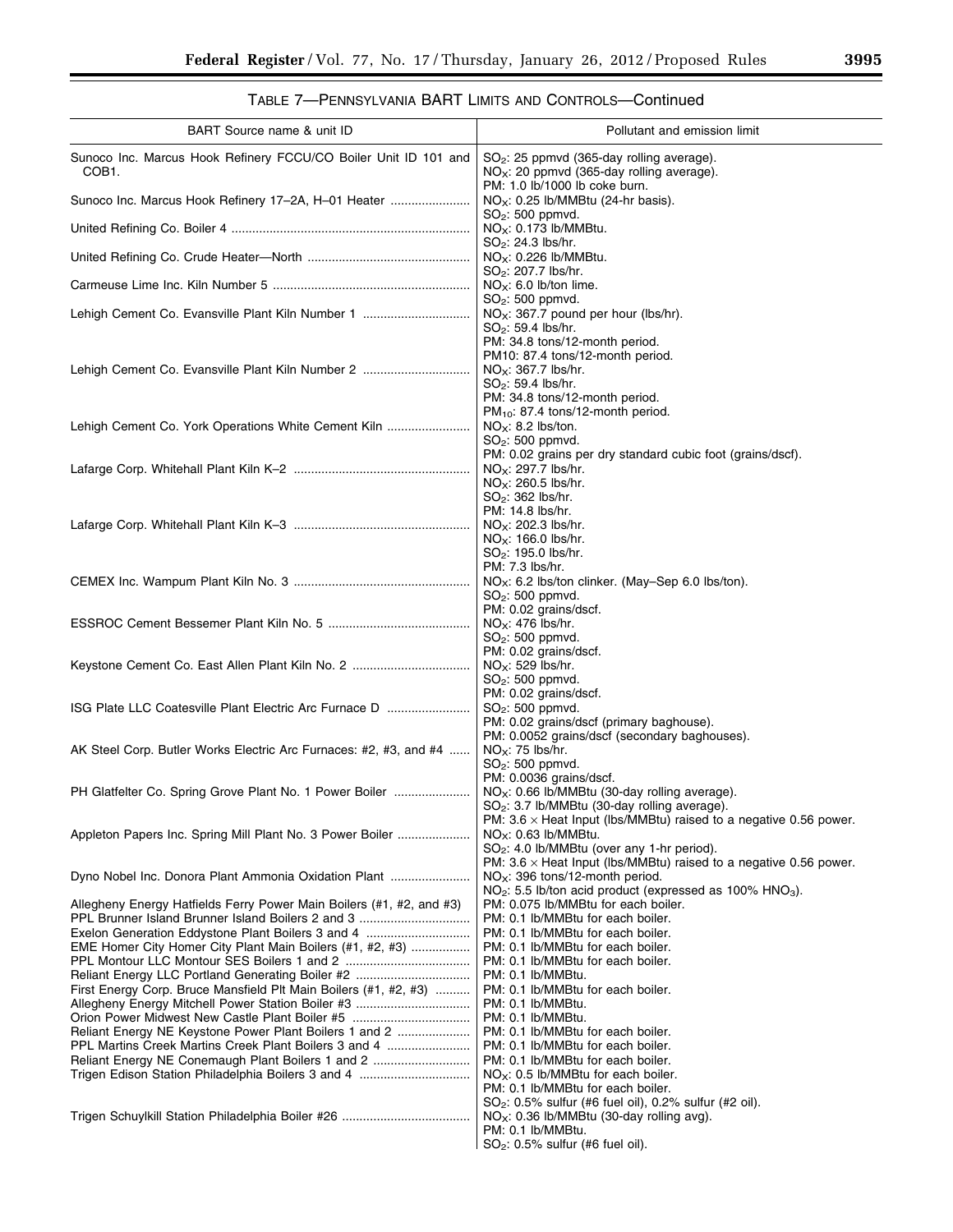| BART Source name & unit ID                                    | Pollutant and emission limit                                                                                                |
|---------------------------------------------------------------|-----------------------------------------------------------------------------------------------------------------------------|
| Sunoco Chemicals Frankfort Plant Philadelphia Boiler No. 3    | $NO_{\times}$ : 0.3 lbs/MMBtu.<br>PM: 0.1 lb/MMBtu.<br>$SO2: 0.52$ lbs/MMBtu.                                               |
| Sunoco Refinery, Inc Philadelphia FCCU/CO Boiler Unit ID 1232 | $SO2$ : 25 ppmvd (365-day rolling average).<br>$NOx$ : 20 ppmvd (365-day rolling average).<br>PM: 0.5 lb/1000 lb coke burn. |
| Sunoco Refinery Inc. Philadelphia Process Heaters             | $NOx$ : 0.020 lb/MMBtu (24-hr basis).<br>$SO2$ : 500 ppmvd.                                                                 |
| Allegheny Ludlum Corp. Allegheny County                       |                                                                                                                             |
|                                                               | PM: 68 tons per year (tpy).                                                                                                 |
|                                                               | PM: 230 tpy.                                                                                                                |
|                                                               | PM: 13 tpy.                                                                                                                 |
|                                                               | PM: 14 tpy, $NO_x$ : 194 tpy.                                                                                               |
| US Steel Clairton, Allegheny County, Clairton Coke Works      |                                                                                                                             |
|                                                               | $SO_2$ : 590 tpy; $NO_x$ : 27 tpy.                                                                                          |
|                                                               | $SO_2$ : 1508 tpv; NO <sub>x</sub> : 1285 tpv.                                                                              |
|                                                               | $SO_2$ : 796 tpy: NO <sub>x</sub> : 525 tpy.                                                                                |
|                                                               | $SO_2$ : 572 tpy; NO <sub>x</sub> : 358 tpy.                                                                                |
| Orion Power Cheswick Plant Allegheny County Boiler No. 1      | SO <sub>2</sub> : 67,452 typ; NO <sub>x</sub> : 10,840 tpy.<br>$PM_{10}$ : 361 tpy.                                         |

TABLE 7—PENNSYLVANIA BART LIMITS AND CONTROLS—Continued

EPA agrees with PADEP's analyses and conclusions for the BART emission units located in Table 7 above. EPA has reviewed the Pennsylvania analyses and concluded they were conducted in a manner that is consistent with EPA's BART Guidelines. EPA has determined that Pennsylvania's submittals meet the requirements of section 169A(g)(2) of the CAA to consider available technology, the cost of compliance, the energy and nonair quality environmental impacts of compliance, any pollution control equipment in use at the source, the remaining useful life of the source, and the degree of improvement in visibility which may reasonably be anticipated to result from the use of such technology. Therefore, the conclusions reflect a reasonable application of EPA's guidance to these sources. EPA's analysis of these BART determinations can be found in the accompanying TSD for this rulemaking. The BART determinations for each of the facilities discussed above and the resulting BART emission limits were adopted by Pennsylvania into its regional haze SIP. PADEP incorporated the BART emission limits into Title V permits. The BART units in Pennsylvania are required to comply with these emission limits no later than five years after publication in the **Federal Register** of EPA's final approval of the Pennsylvania regional haze SIP, to allow time for needed operational changes.

#### *C. Consultation With States and FLMs*

On May 10, 2006, the MANE–VU State Air Directors adopted the Inter-RPO State/Tribal and FLM Consultation Framework that documented the

consultation process within the context of regional haze planning, and was intended to create greater certainty and understanding among RPOs. MANE–VU states held ten consultation meetings and/or conference calls from March 1, 2007 through March 21, 2008. In addition to MANE–VU members attending these meetings and conference calls, participants from VISTAS, Midwest RPO, and the relevant Federal Land Managers were also in attendance. In addition to the conference calls and meeting, the FLMs were given the opportunity to review and comment on each of the technical documents developed by MANE–VU.

Pennsylvania submitted a draft regional haze SIP to the relevant FLMs for review and comment pursuant to 40 CFR 51.308(i)(2). The FLM provided comments on the draft regional haze SIP in accordance with 40 CFR 51.308(i)(3). The comments received from the FLMs were addressed and incorporated in Pennsylvania's SIP revision. The FLM's comments and PADEP's responses can be found in Appendix AA of the Pennsylvania submittal. The PADEP provided public notice of the opportunity to comment on the SIP revision and provided public notice of public hearing on October 9, 2010. The PADEP did not receive any comments during the public comment period. Pennsylvania commits in their SIP to ongoing consultation with the FLMs on Regional Haze issues throughout the implementation.

#### *D. Periodic SIP Revisions and Five-Year Progress Reports*

Consistent with the requirements of 40 CFR 51.308(g), Pennsylvania has

committed to submitting a report on reasonable progress (in the form of a SIP revision) to the EPA every five years following the initial submittal of its regional haze SIP. The reasonable progress report will evaluate the progress made towards the RPGs for the MANE–VU Class I areas influenced by Pennsylvania.

# **IV. What action is EPA proposing to take?**

EPA is proposing a limited approval of the revision to the Pennsylvania SIP submitted by the Commonwealth of Pennsylvania through the PADEP on December 20, 2010 as meeting some of the applicable regional haze requirements as set forth in sections 169A and 169B of the CAA and in 40 CFR 51.300–308, as described previously in this action. Accordingly, EPA is proposing to find that this revision meets the applicable visibility related requirements of CAA section 110(a)(2) including but not limited to 110(a)(2)(D)(i)(II) and 110(a)(2)(J), relating to visibility protection for the 1997 8-Hour Ozone NAAQS and the 1997 and 2006 PM<sub>2.5</sub> NAAQS. EPA is taking this action pursuant to those provisions of the CAA. EPA is soliciting public comments on the issues discussed in this document. These comments will be considered before taking final action. In a separate action, EPA has previously proposed a limited disapproval of the Pennsylvania regional haze SIP because of deficiencies in the Commonwealth's regional haze SIP submittal arising from the remand by the U.S. Court of Appeals for the District of Columbia (D.C. Circuit) to EPA of CAIR. *See* 76 FR